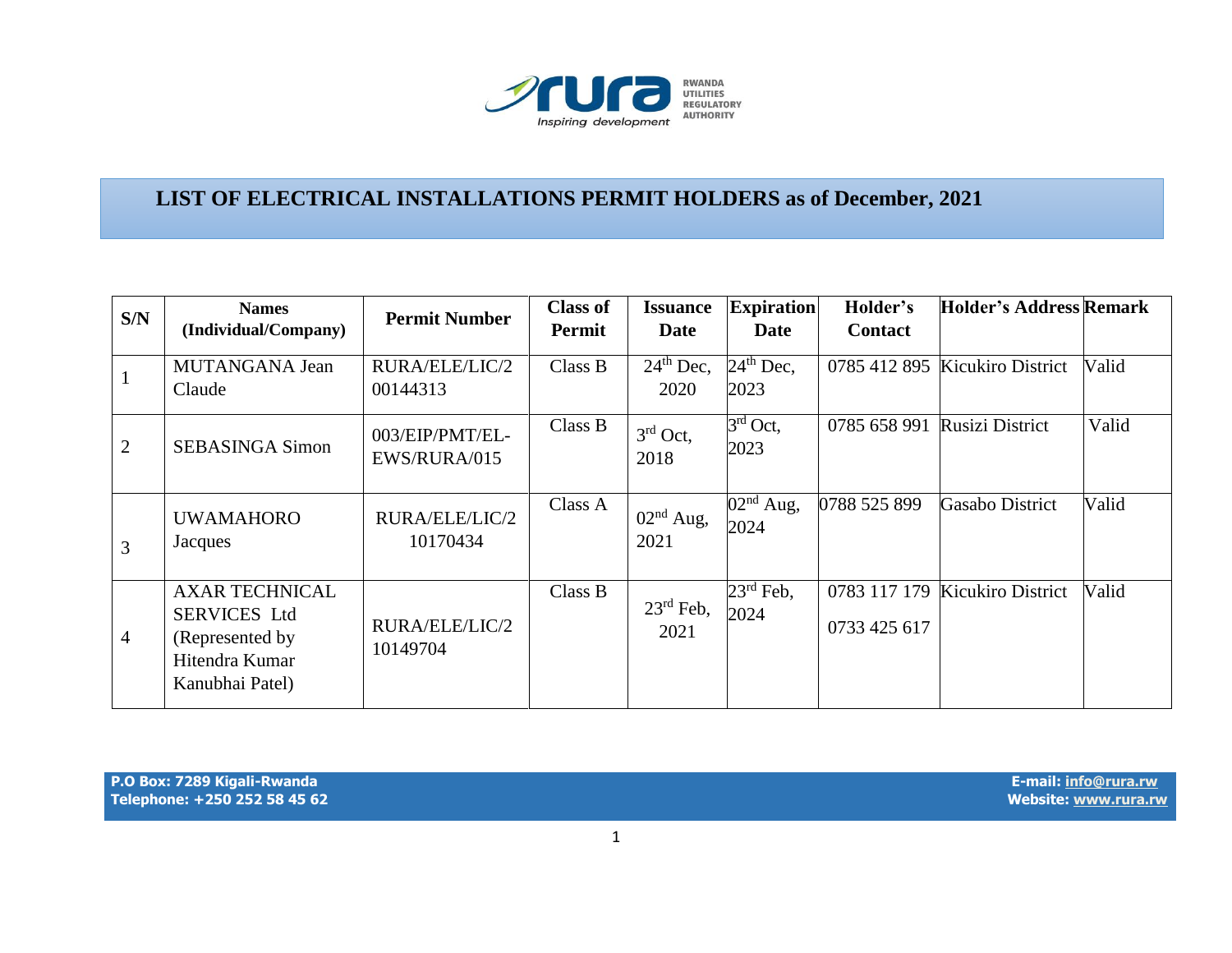

| 5              | <b>MUNYANTORE</b><br><b>GASATSI Jean Claude</b>                                                             | 007/PMT/EL-<br>EWS/RURA/015     | Class C | $07th$ May,<br>2020                         | $07th$ May,<br>2023                        | 0788 308 659                 | Nyarugenge<br><b>District</b>  | Valid |
|----------------|-------------------------------------------------------------------------------------------------------------|---------------------------------|---------|---------------------------------------------|--------------------------------------------|------------------------------|--------------------------------|-------|
| 6              | <b>MUKERANGABO</b><br>Louis de Gonzague                                                                     | 08/EIP/PMT/EL-<br>EWS/RURA/015  | Class C | $\overline{18}$ <sup>th</sup> Sept,<br>2018 | $18th$ Sept,<br>2023                       | 0788 694 291                 | Gasabo District                | Valid |
| $\overline{7}$ | <b>BIMENYIMANA Jean</b><br><b>Bosco</b>                                                                     | RURA/ELE/LIC/2<br>10176493      | Class B | $17th$ Aug,<br>2021                         | $17th$ Aug,<br>2024                        | 0788 488 360<br>0728 488 360 | <b>Gasabo District</b>         | Valid |
| 8              | <b>KOLITECH</b><br><b>&amp;PARTNERS</b><br>(Represented by<br><b>RUTAYISIRE Jean</b><br>Baptiste)           | 012/EIP/PMT/EL-<br>EWS/RURA/015 | Class B | $22nd$ Jan,<br>2019                         | $\overline{22}$ <sup>nd</sup> Jan,<br>2022 | 0787 058 372                 | 0786 866 617 Kicukiro District | Valid |
| 9              | <b>KIGALI</b><br><b>POLYTECHNICAL</b><br><b>COMPANY Ltd</b><br>(Represented by<br><b>BIZIMANA</b> Evariste) | RURA/ELE/LIC/2<br>10180513      | Class B | $26th$ Aug,<br>2021                         | $26th$ Aug,<br>2024                        | 0788 843 530                 | <b>Kicukiro District</b>       | Valid |
| 10             | <b>KAYIRANGA Prosper</b>                                                                                    | 014/EIP/PMT/EL-<br>EWS/RURA/015 | Class B | $01st$ Oct,<br>2019                         | $01st$ Oct,<br>2022                        | 0788 471 655                 | Nyarugenge<br>District         | Valid |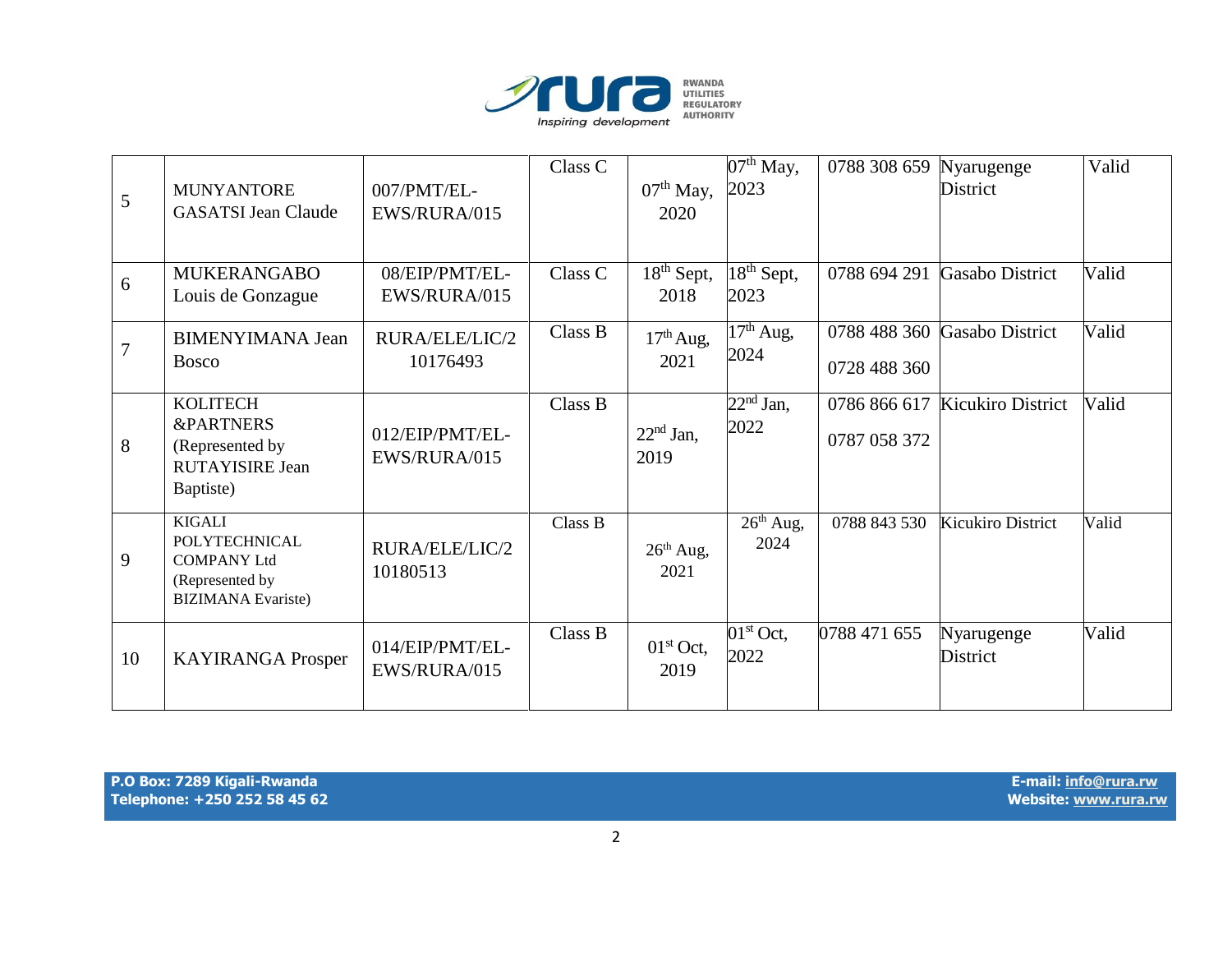

| 11 | <b>BIGIRIMANA Yves</b>                          | 016/EIP/PMT/EL-<br>EWS/RURA/015  | Class B                            | $14th$ Aug,<br>2019   | $14th$ Aug,<br>2022                        | 0788 766 302 | <b>Kicukiro District</b>       | Valid |
|----|-------------------------------------------------|----------------------------------|------------------------------------|-----------------------|--------------------------------------------|--------------|--------------------------------|-------|
| 12 | <b>NGENZI Hervé</b><br>Gilbert                  | 029/EIP/PMT/EL-<br>EWS/RURA/2020 | CLASS: Z                           | $26th$ Aug,<br>2020   | 26th August<br>2023                        |              | 0788 780 013 Kicukiro District | Valid |
| 13 | NGENZI Hervé<br>Gilbert                         | 030/EIP/PMT/EL-<br>EWS/RURA/2020 | <b>CLASS: D</b>                    | 25th Aug,<br>2020     | 26th August<br>2023                        |              | 0788 780 013 Kicukiro District | Valid |
| 14 | NZABONIMANA Eric                                | RURA/ELE/LIC/2<br>10146188       | Class D<br>(Gen, Sol)              | $18th$ Jan,<br>2021   | $18th$ Jan,<br>2024                        |              | 0781 175 264 Gasabo District   | Valid |
| 15 | <b>BENDANDAKIRA</b><br><b>IRAKOZE</b> Onesphore | RURA/ELE/LIC/2<br>00144078       | Class B                            | $11th$ Jan,<br>2021   | $11th$ Jan,<br>2024                        |              | 0788 841 114 Gasabo District   | Valid |
| 16 | <b>TUYISHIMIRE Eric</b>                         | RURA/ELE/LIC/2<br>10146267       | Class C                            | $25th$ Jan,<br>2021   | $\overline{25}$ <sup>th</sup> Jan,<br>2024 | 0785 807 103 | <b>Gasabo District</b>         | Valid |
| 17 | <b>SHUMBUSHO Emram</b>                          | RURA/ELE/LIC/2<br>10159131       | Class Z                            | $21st$ April,<br>2021 | $21st$ April,<br>2024                      |              | 0788 520 429 Kicukiro District | Valid |
| 18 | <b>SHUMBUSHO Emram</b>                          | RURA/ELE/LIC/2<br>10159131       | Class D<br>(Gen, SG,<br>Sol, HVAC) | $21st$ April,<br>2021 | 21 <sup>st</sup> April,<br>2024            | 0788 520 429 | Kicukiro District              | Valid |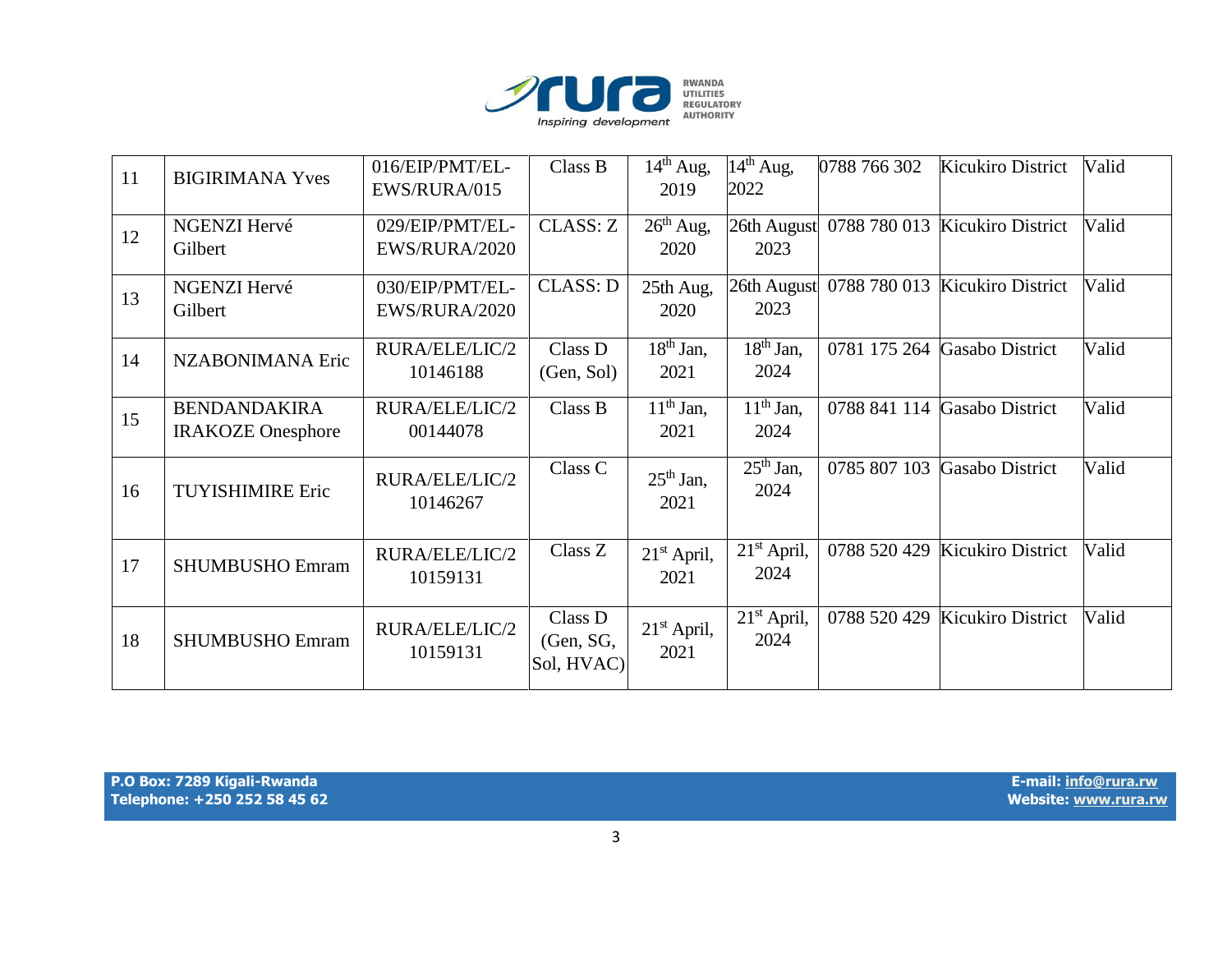

| 19 | <b>HATEGEKIMANA</b><br>Celestin | RURA/ELE/LIC/2<br>10157794 | CLASS:B                            | $21^{st}$<br>March,<br>2021   | $21st$ March,<br>2024                    | 0783 117 861 | 0788 244 879 Musanze District  | Valid |
|----|---------------------------------|----------------------------|------------------------------------|-------------------------------|------------------------------------------|--------------|--------------------------------|-------|
| 20 | <b>AHISHAKIYE Faustin</b>       | RURA/ELE/LIC/2<br>10150390 | Class B                            | $1st$ April,<br>2021          | $1st$ April,<br>2024                     | 0788 267 679 | Nyarugenge<br>District         | Valid |
| 21 | <b>AHISHAKIYE Faustin</b>       | RURA/ELE/LIC/2<br>10150390 | Class D<br>(Sol)                   | $1st$ April,<br>2021          | $1st$ April,<br>2024                     | 0788 267 679 | Nyarugenge<br><b>District</b>  | Valid |
| 22 | <b>GAHUTU Yves</b>              | RURA/ELE/LIC/2<br>00144117 | Class D<br>(Gen, SG,<br>Sol, HVAC) | $05th$ Dec,<br>2020           | $05th$ Dec,<br>2023                      | 0788 626 446 | Gasabo District                | Valid |
| 23 | <b>NDIMURWANGO</b><br>Elise     | RURA/ELE/LIC/2<br>10146291 | Class A                            | $14th$ May,<br>2021           | $14th$ May,<br>2024                      | 0785 178 926 | <b>Gasabo District</b>         | Valid |
| 24 | <b>HAKIZIMANA</b><br>Innocent   | RURA/ELE/LIC/2<br>00141253 | Class B                            | $14th$ May,<br>2021           | $14^{\text{th}}$ May,<br>2024            | 0785 485 469 | <b>Gasabo District</b>         | Valid |
| 25 | <b>SIKUBWABO Cassien</b>        | RURA/ELE/LIC/2<br>00140844 | Class B                            | 14 <sup>th</sup> May,<br>2021 | $\overline{14}^{\text{th}}$ May,<br>2024 |              | 0788 399 950 Kicukiro District | Valid |
| 26 | Honoré BASAZABABO               | RURA/ELE/LIC/2<br>10150954 | Class B                            | $15th$ May,<br>2021           | $15th$ May,<br>2024                      | 0783 490 703 | Gasabo District                | Valid |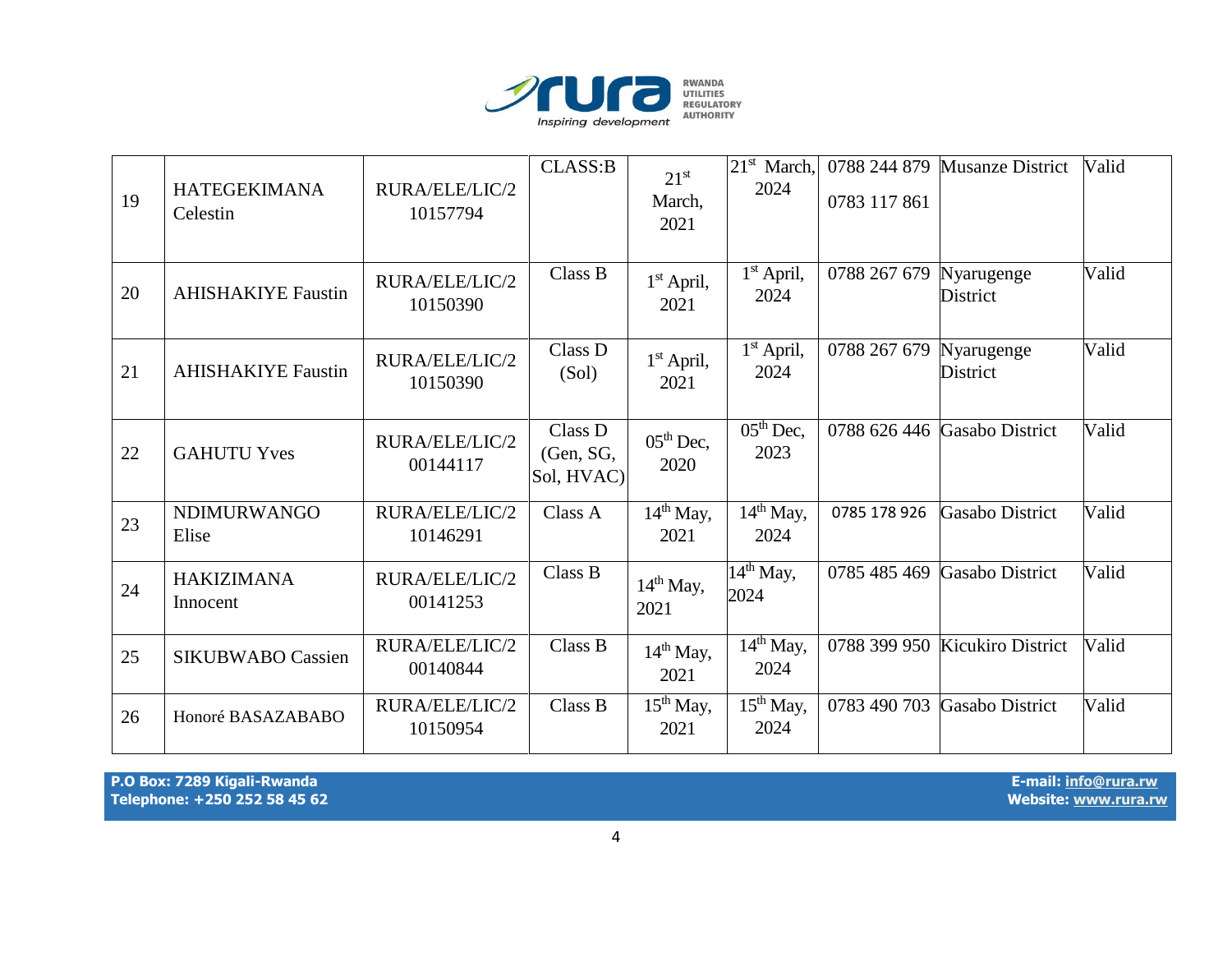

| 27 | <b>ICYUZUZO</b> Alain<br>Colombe                                                             | RURA/ELE/LIC/2<br>10162260 | Class C | $21st$ May,<br>2021             | $21st$ May,<br>2024                        | 0788 762 272                  | Gasabo District                | Valid |
|----|----------------------------------------------------------------------------------------------|----------------------------|---------|---------------------------------|--------------------------------------------|-------------------------------|--------------------------------|-------|
| 28 | <b>Automation Service</b><br>Center Ltd (Represented<br>by SOULEYMAN<br>HASSAN)              | RURA/ELE/LIC/2<br>10163139 | Class B | $25th$ May,<br>2021             | $\overline{25}$ <sup>th</sup> May,<br>2024 |                               | 0782 858 585 Rubavu District   | Valid |
| 29 | Emmanuel<br><b>HABINGABIRE</b>                                                               | RURA/ELE/LIC/2<br>10149681 | Class B | $09th$ June,<br>2021            | $09th$ June,<br>2024                       |                               | 0788 243 705 Kicukiro District | Valid |
| 30 | NIYIGENA Jean<br>Damascene                                                                   | RURA/ELE/LIC/2<br>10149324 | Class B | $19th$ May,<br>2021             | $19th$ May,<br>2024                        |                               | 0788 582 866 Gasabo District   | Valid |
| 31 | <b>MUSABYIMANA</b><br>Maurice                                                                | RURA/AMA/LIC/<br>210149148 | Class A | 01 <sup>st</sup> March,<br>2021 | 01 <sup>st</sup> March,<br>2024            |                               | 0788 844 293 Musanze District  | Valid |
| 32 | <b>PATRONICS</b><br><b>SERVICES</b><br>(RWANDA) Ltd<br>(Represented by: Harish)<br>J. Patel) | RURA/ELE/LIC/2<br>10170833 | Class Z | $15th$ May<br>2021              | $15th$ May<br>2024                         | 0788 660 517<br>+254733620220 | Gasabo District                | Valid |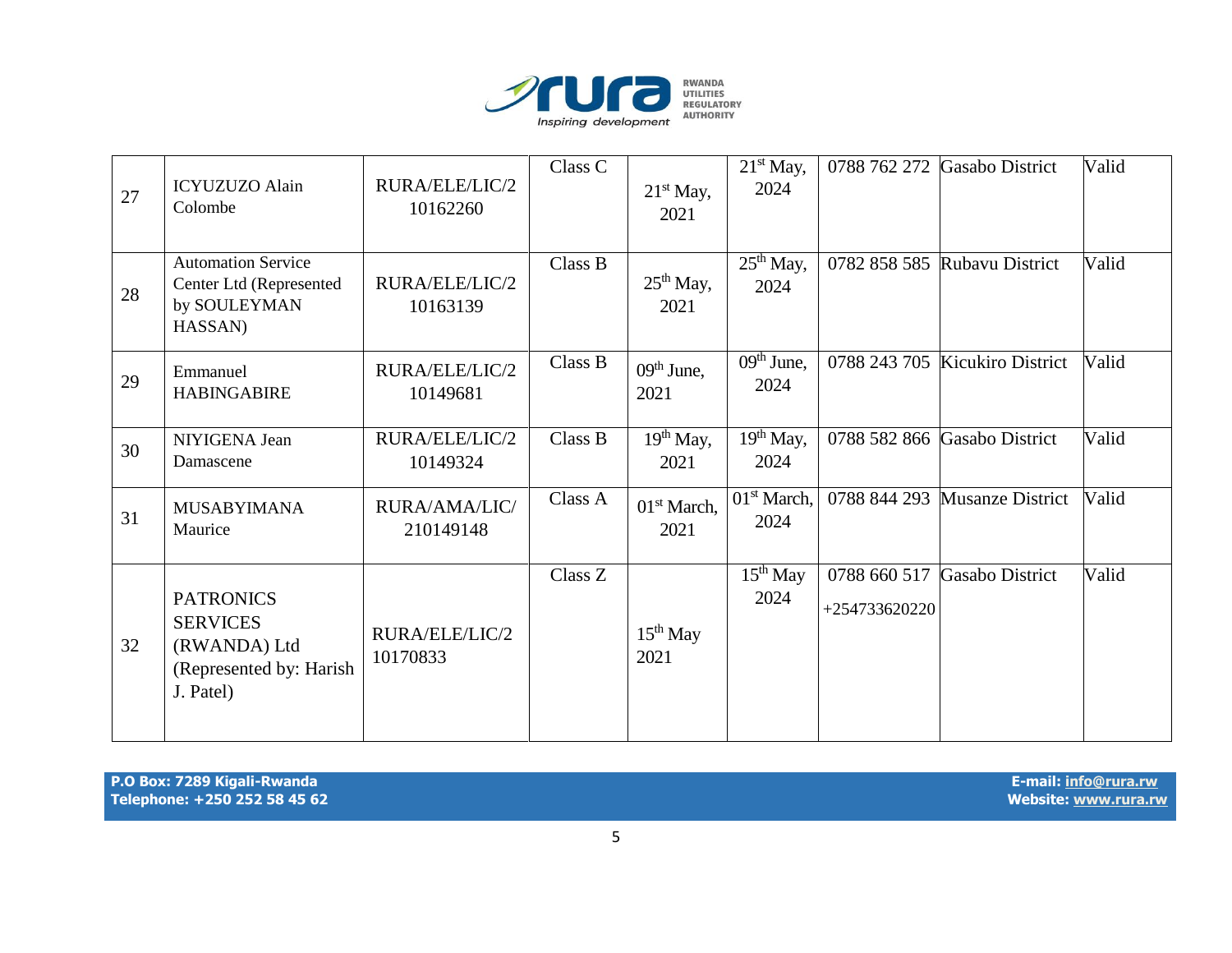

| 33 | MUNYANEZA Adrien                           | RURA/ELE/LIC/2<br>10178888 | Class C                         | $07th$ Oct,<br>2021               | $07th$ Oct,<br>2024                        |              | 0788 457 187 Musanze District  | Valid |
|----|--------------------------------------------|----------------------------|---------------------------------|-----------------------------------|--------------------------------------------|--------------|--------------------------------|-------|
| 34 | <b>BYUKUSENGE</b><br>Joseph                | RURA/ELE/LIC/2<br>10173501 | Class B                         | 14th Sept,<br>2021                | 14th Sept,<br>2024                         | 0788 303 997 | <b>Gasabo District</b>         | Valid |
| 35 | <b>MUGWIZA Nicolas</b>                     | RURA/ELE/LIC/2<br>10176200 | Class C                         | $10^{th}$ May,<br>2021            | $10^{th}$ May,<br>2024                     |              | 0783 503 824 Kicukiro District | Valid |
| 36 | <b>MUGWIZA Nicolas</b>                     | RURA/ELE/LIC/2<br>10176210 | Class D<br>(SOL, Gen,<br>$SG$ ) | $10^{th}$ May,<br>2021            | $10^{th}$ May,<br>2024                     | 0783 503 824 | Kicukiro District              | Valid |
| 37 | MWONGEREZA Jean<br>Jacques                 | RURA/ELE/LIC/2<br>10190608 | Class B                         | $17th$ Oct,<br>2021               | $\overline{17}$ <sup>th</sup> Oct,<br>2024 | 0788 556 854 | <b>Burera District</b>         | Valid |
| 38 | <b>TALAB MOHAMED</b><br><b>EKBAL HARUN</b> | RURA/ELE/LIC/2<br>10186669 | Class C                         | $\overline{19^{th}}$ Oct,<br>2021 | $19th$ Oct,<br>2024                        | 0783 740 175 | <b>Gasabo District</b>         | Valid |
| 39 | <b>TWAGIRAYESU Jean</b><br><b>Bosco</b>    | RURA/ELE/LIC/2<br>10195944 | Class B                         | $02nd$ Nov,<br>2021               | $\overline{02^{nd}}$ Nov,<br>2024          | 0784 096 390 | Nyarugenge<br>District         | Valid |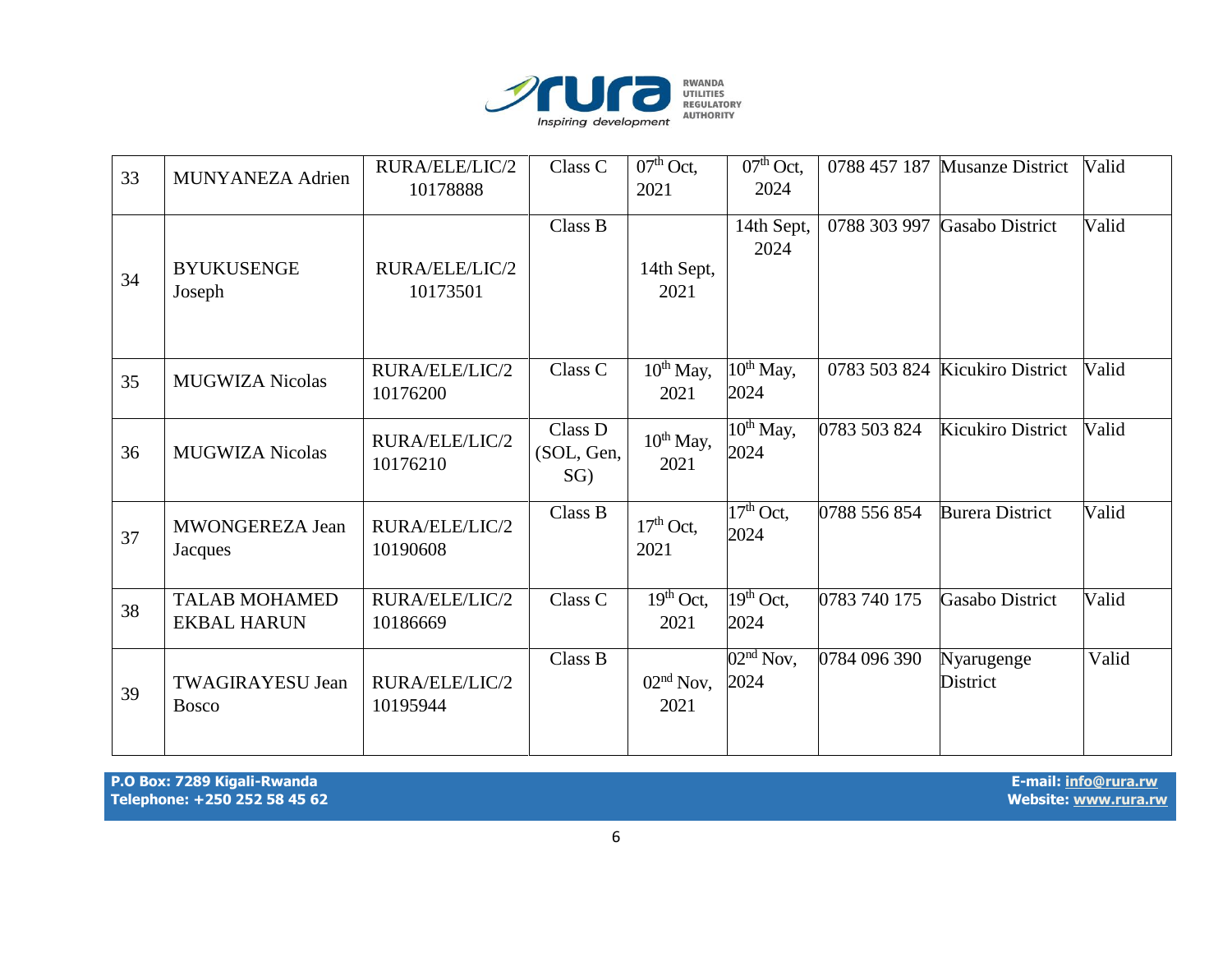

| 40 | <b>STANTECH</b><br><b>TECHNOLOGIES LTD</b><br>(Represented by<br>TABARO Jean de Dieu)          | RURA/ELE/LIC/2<br>10198919      | Class B | $16^{th}$ Dec,<br>2021          | $16th$ Dec,<br>2024                        | 0788 317 073                 | <b>Kicukiro District</b> | Valid |
|----|------------------------------------------------------------------------------------------------|---------------------------------|---------|---------------------------------|--------------------------------------------|------------------------------|--------------------------|-------|
| 41 | NIZEYIMANA Jean<br>Marie Vianney                                                               | 074/EIP/PMT/EL-<br>EWS/RURA/019 | Class B | $15th$ Jan,<br>2019             | $\overline{15}$ <sup>th</sup> Jan,<br>2022 | 0785 044 118<br>0785 327 272 | Gasabo District          | Valid |
| 42 | <b>DUSENGUMUREMYI</b><br>Andre                                                                 | 075/EIP/PMT/EL-<br>EWS/RURA/019 | Class B | $26th$ Feb,<br>2019             | $26th$ Feb,<br>2022                        | 0788 628 858                 | <b>Gasabo District</b>   | Valid |
| 43 | <b>FRESNELLE</b><br>NETWORKING AND<br><b>SUPPLY Ltd</b><br>(Represented by Ndizeye<br>Laurien) | 076/EIP/PMT/EL-<br>EWS/RURA/019 | Class A | 27 <sup>th</sup> March,<br>2019 | 27 <sup>th</sup> March,<br>2022            | 0788 859 396<br>0782 285 949 | Nyarugenge<br>District   | Valid |
| 44 | <b>MANIRAGUHA René</b><br><b>Basile</b>                                                        | 077/EIP/PMT/EL-<br>EWS/RURA/019 | Class B | $03rd$ May,<br>2019             | $\overline{03}$ <sup>rd</sup> May,<br>2022 | 0788 536 841                 | Kamonyi District         | Valid |
| 45 | Mazimpaka Emile                                                                                | 078/EIP/PMT/EL-<br>EWS/RURA/019 | Class C | $03rd$ May,<br>2019             | $\overline{03}$ <sup>rd</sup> May,<br>2022 | 0788 670 050                 | Gasabo District          | Valid |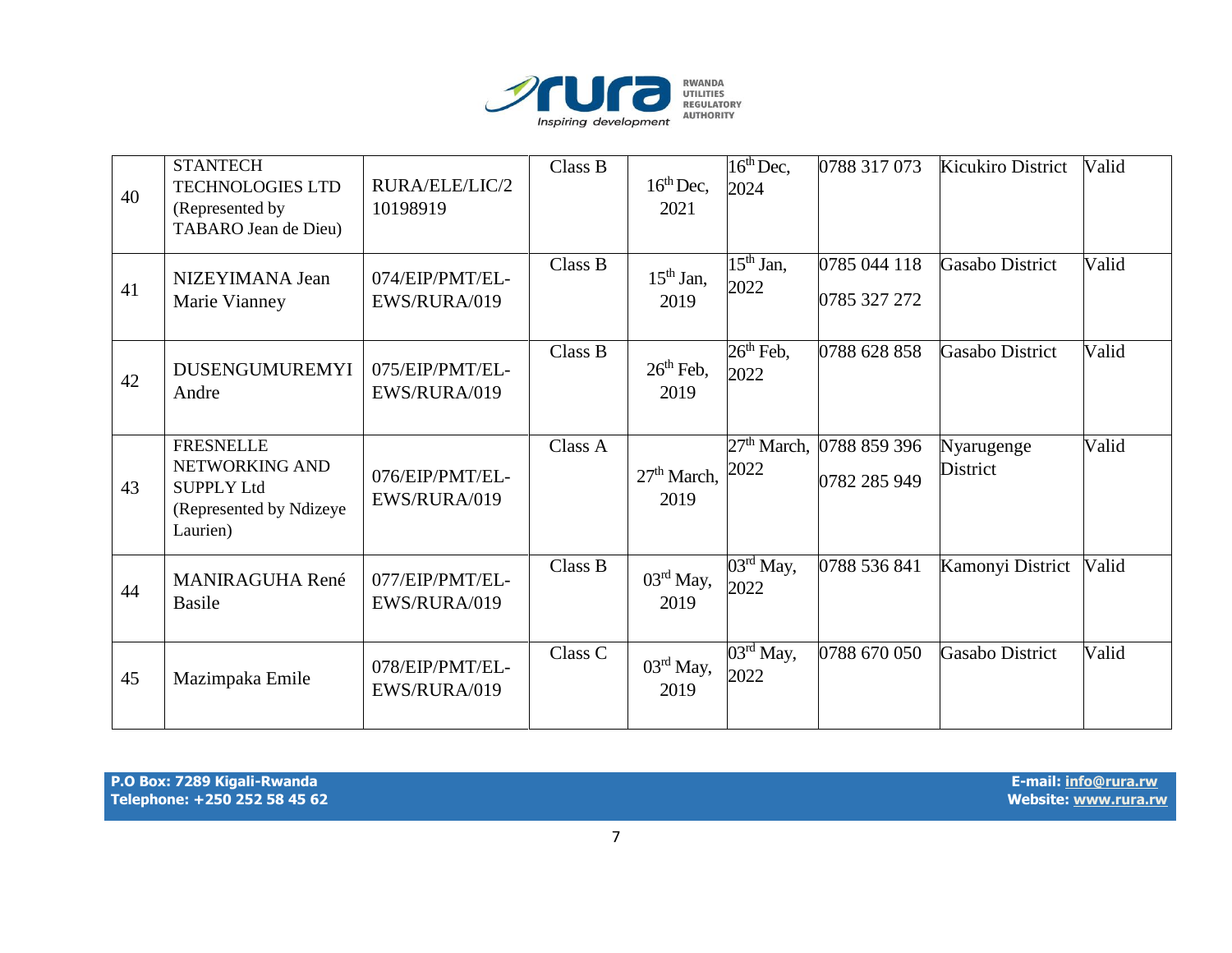

| 46 | Ndamiyekumana<br>Vincent                                                                           | 079/EIP/PMT/EL-<br>EWS/RURA/019 | Class B | $14th$ May,<br>2019     | $\overline{1}4^{\text{th}}$ May,<br>2022  | 0783 633 398 | <b>Kicukiro District</b> | Valid |
|----|----------------------------------------------------------------------------------------------------|---------------------------------|---------|-------------------------|-------------------------------------------|--------------|--------------------------|-------|
| 47 | <b>HAFASHIMANA</b><br>Vénant                                                                       | 080/EIP/PMT/EL-<br>EWS/RURA/019 | Class B | $22nd$ May,<br>2019     | $22nd$ May,<br>2022                       | 0788 586 354 | Nyarugenge<br>District   | Valid |
| 48 | <b>UWURUKUNDO Elie</b>                                                                             | 081/EIP/PMT/EL-<br>EWS/RURA/019 | Class B | $24th$ June,<br>2019    | $24th$ June,<br>2022                      | 0783 376 294 | <b>Kicukiro District</b> | Valid |
| 49 | Market Execution of<br>Great Integrity (MEGI)<br>Ltd(Represented by<br><b>MUNYANEZA</b><br>Adrien) | 082/EIP/PMT/EL-<br>EWS/RURA/019 | Class C | $11^{th}$ July,<br>2019 | $\overline{1}1^{\text{th}}$ June,<br>2022 | 0788 536 217 | <b>Rubavu District</b>   | Valid |
| 50 | <b>MBARUSHIMANA</b><br>Jacques                                                                     | 083/EIP/PMT/EL-<br>EWS/RURA/019 | Class B | $23rd$ Aug,<br>2019     | $23^{\text{rd}}$ Aug,<br>2022             | 0788 232 328 | <b>Gasabo District</b>   | Valid |
| 51 | <b>KWIZERA Maurice</b>                                                                             | 084/EIP/PMT/EL-<br>EWS/RURA/019 | Class B | $15th$ Oct,<br>2019     | $15th$ Oct,<br>2022                       | 0785 780 493 | <b>Gasabo District</b>   | Valid |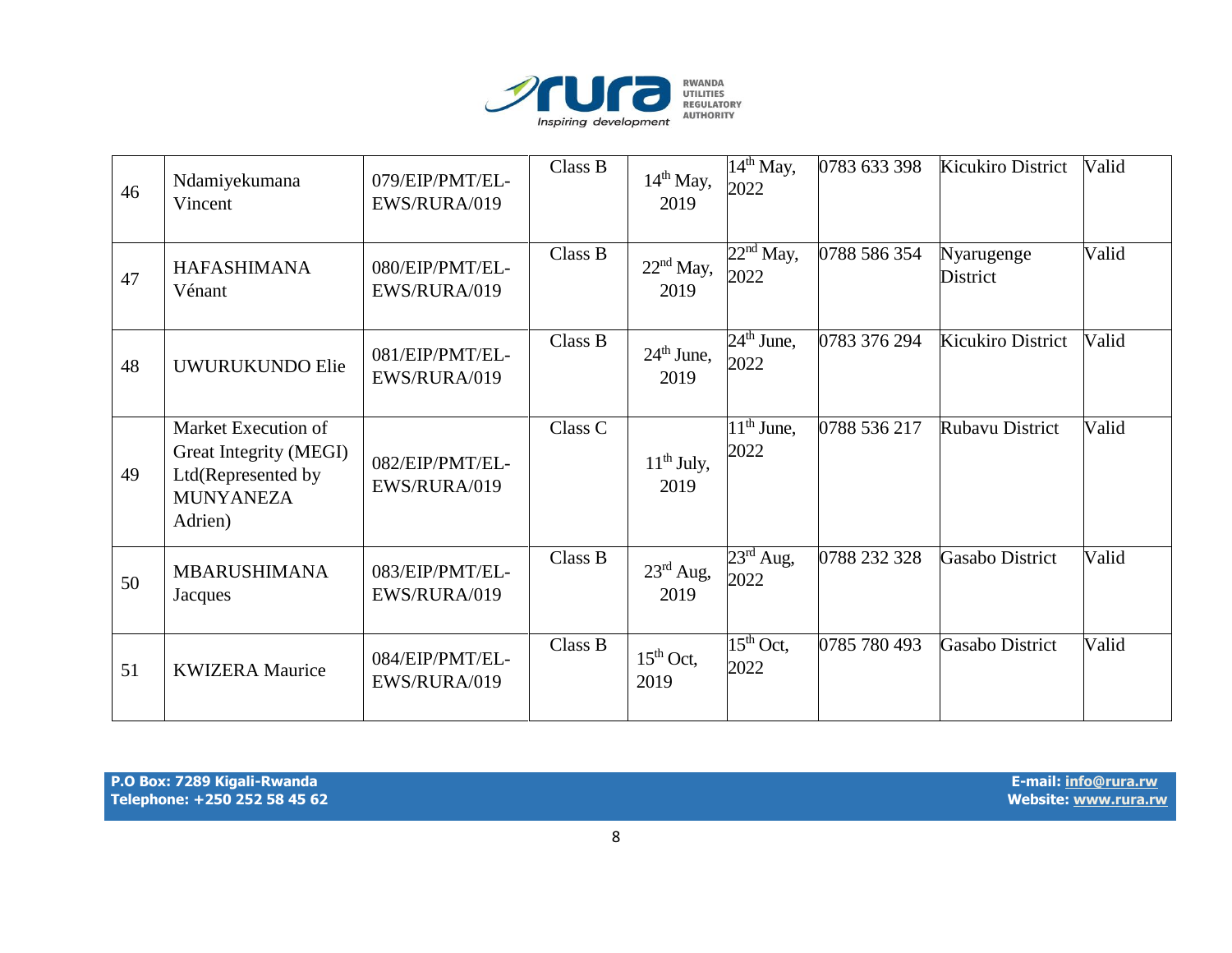

| 52 | <b>BUCYEYE Lin</b>                                                                          | 085/EIP/PMT/EL-<br>EWS/RURA/019 | Class C         | $22nd$ Oct,<br>2019  | $22nd$ Oct,<br>2022  | 0788 306 968                 | <b>Gasabo District</b>   | Valid |
|----|---------------------------------------------------------------------------------------------|---------------------------------|-----------------|----------------------|----------------------|------------------------------|--------------------------|-------|
| 53 | <b>BIZIMANA</b> Erneste                                                                     | 086/EIP/PMT/EL-<br>EWS/RURA/019 | Class<br>D(Gen) | $05th$ Nov,<br>2019  | $05th$ Nov,<br>2022  | 0783 818 944<br>0788 324 354 | <b>Gasabo District</b>   | Valid |
| 54 | <b>NZAMURAMBAHO</b><br>Frédéric                                                             | 084/EIP/PMT/EL-<br>EWS/RURA/019 | Class B         | $17th$ Sept,<br>2019 | $17th$ Sept,<br>2022 | 0788 600 189                 | <b>Gasabo District</b>   | Valid |
| 55 | <b>NSENGIYERA Martin</b>                                                                    | 087/EIP/PMT/EL-<br>EWS/RURA/020 | Class B         | $06th$ Feb,<br>2020  | $06th$ Feb,<br>2023  | 0788 497 960<br>0733 410 371 | <b>Kicukiro District</b> | Valid |
| 56 | <b>SOULEYMAN Hassan</b>                                                                     | 088/EIP/PMT/EL-<br>EWS/RURA/020 | Class B         | $13th$ Feb,<br>2020  | $13th$ Feb,<br>2023  | 0788 371 069                 | <b>Kicukiro District</b> | Valid |
| 57 | PATRONICS SERVICES<br>(RWANDA) Ltd<br>(Represented by Patel<br><b>GAURANG</b><br>ROHITBHAI) | 089/EIP/PMT/EL-<br>EWS/RURA/020 | Class Z         | $18th$ Feb,<br>2020  | $18th$ Feb,<br>2023  | 0788 660 517<br>0786 133 899 | <b>Gasabo District</b>   | Valid |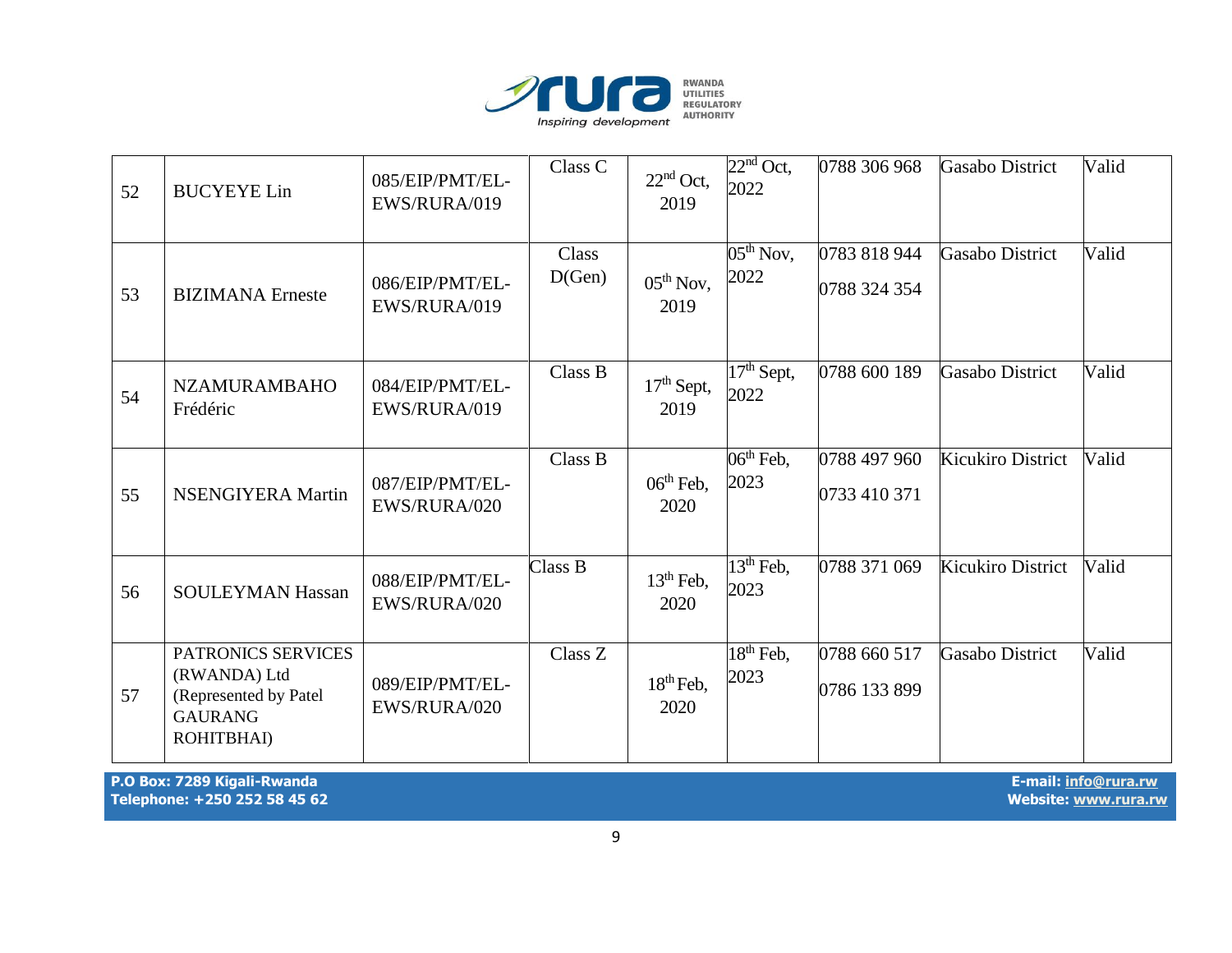

| 58 | NDAYISABA Gilbert                                                                   | 090/EIP/PMT/EL-<br>EWS/RURA/020 | Class B                             | $18th$ Feb,<br>2020    | $18th$ Feb,<br>2023                        | 0785 047 274             | Gasabo District          | Valid |
|----|-------------------------------------------------------------------------------------|---------------------------------|-------------------------------------|------------------------|--------------------------------------------|--------------------------|--------------------------|-------|
| 59 | <b>ISHIMWE Théoneste</b>                                                            | 091/EIP/PMT/EL-<br>EWS/RURA/020 | Class C                             | $18th$ Feb,<br>2020    | $18th$ Feb,<br>2023                        | 0788 764 415             | <b>Gasabo District</b>   | Valid |
| 60 | <b>ISHIMWE Théoneste</b>                                                            | 092/EIP/PMT/EL-<br>EWS/RURA/020 | Class<br>D(Gen, Sol)                | $18th$ Feb,<br>2020    | $18^{\text{th}}$ Feb,<br>2023              | 0788 764 415             | <b>Gasabo District</b>   | Valid |
| 61 | RWABIZI Sylvèstre                                                                   | 093/EIP/PMT/EL-<br>EWS/RURA/020 | Class C                             | $07th$ May,<br>2020    | $07th$ May,<br>2023                        | 0788400154               | Kamonyi District         | Valid |
| 62 | RUTAGENGWA Jean<br><b>Bosco</b>                                                     | 094/EIP/PMT/EL-<br>EWS/RURA/020 | Class Z                             | $12^{th}$ May,<br>2020 | $\overline{12}$ <sup>th</sup> May,<br>2023 | 0788491759<br>0788620535 | <b>Kicukiro District</b> | Valid |
| 63 | <b>INFRATECH</b><br>Ltd(Represented by<br><b>MUNYANTORE</b><br>Gasatsi Jean Claude) | 095/EIP/PMT/EL-<br>EWS/RURA/020 | Class $D(SG,$<br>HVAC, Gen,<br>Sol) | $14th$ May,<br>2020    | $14th$ May,<br>2023                        | 0788308659<br>0788760046 | Nyarugenge<br>District   | Valid |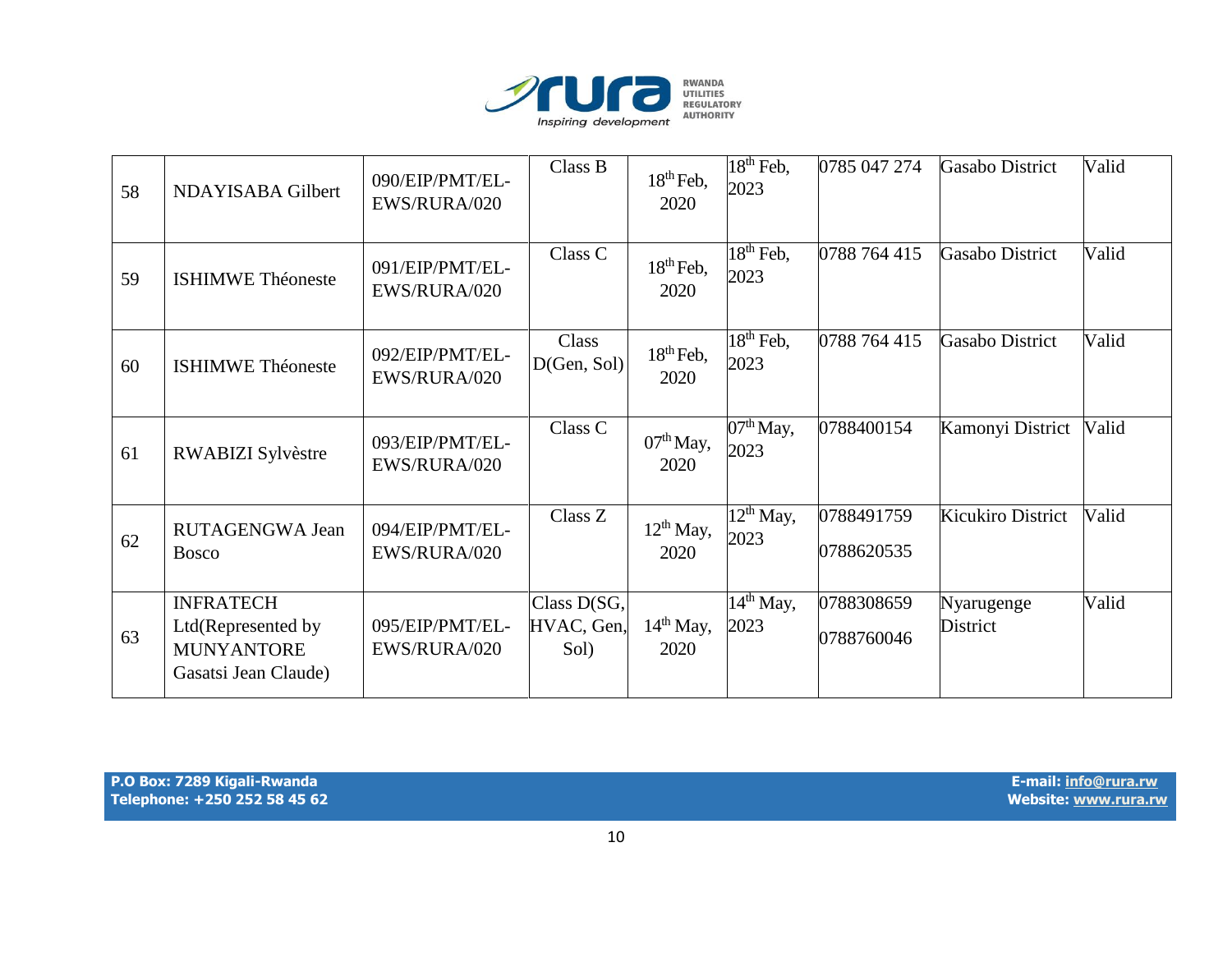

| 64 | <b>IRADUKUNDA</b><br>Rodrigue                                                          | 096/EIP/PMT/EL-<br>EWS/RURA/020   | Class B        | $18th$ May,<br>2020            | $18th$ May,<br>2023                         | 0783023231                   | Nyarugenge<br><b>District</b> | Valid |
|----|----------------------------------------------------------------------------------------|-----------------------------------|----------------|--------------------------------|---------------------------------------------|------------------------------|-------------------------------|-------|
| 65 | <b>SENKOBWA Alexis</b>                                                                 | 097/EIP/PMT/EL-<br>EWS/RURA/020   | Class C        | $03^{\text{rd}}$ June,<br>2020 | $\overline{03}$ <sup>rd</sup> June,<br>2023 | 0788 894 247                 | <b>Kicukiro District</b>      | Valid |
| 66 | <b>BIZIMANA</b> Francois                                                               | 098/EIP/PMT/EL-<br>EWS/RURA/020   | Class $D(Sol)$ | $08th$ June,<br>2020           | $\overline{08^{th}}$ June,<br>2023          | 0788 536 973<br>0728 536 973 | Nyarugenge<br><b>District</b> | Valid |
| 67 | <b>MWIZERWA Eric</b>                                                                   | 099/EIP/PMT/EL-<br>EWS/RURA/020   | Class C        | $11th$ June,<br>2020           | $\overline{11}$ <sup>th</sup> June,<br>2023 | 0788 553 598                 | Nyarugenge<br><b>District</b> | Valid |
| 68 | <b>AYUBUSA</b><br><b>TURIKUMANA</b><br>Olivier                                         | 100/EIP/PMT/EL-<br>EWS/RURA/020   | Class C        | $16th$ June,<br>2020           | $16^{\text{th}}$ June,<br>2023              | 0789 276 866                 | <b>Gasabo District</b>        | Valid |
| 69 | <b>NDAYISABYE</b><br>Sylvère                                                           | 101/EP/PMT/EL<br>$-EWS/RURA/020$  | Class B        | $23^{\text{rd}}$ July,<br>2020 | $23^{\text{rd}}$ July,<br>2023              | 0787 734 162<br>0722 832 423 | Nyarugenge<br><b>District</b> | Valid |
| 70 | <b>GREAT LAKES</b><br><b>ENERGY</b><br>Ltd(Represented by<br><b>BASAZABABO Honoré)</b> | 102/EIP/PMT/EL<br>$-EWS/RURA/020$ | Class B        | $24th$ July,<br>2020           | $24th$ July,<br>2023                        | 0783 490 703                 | <b>Kicukiro District</b>      | Valid |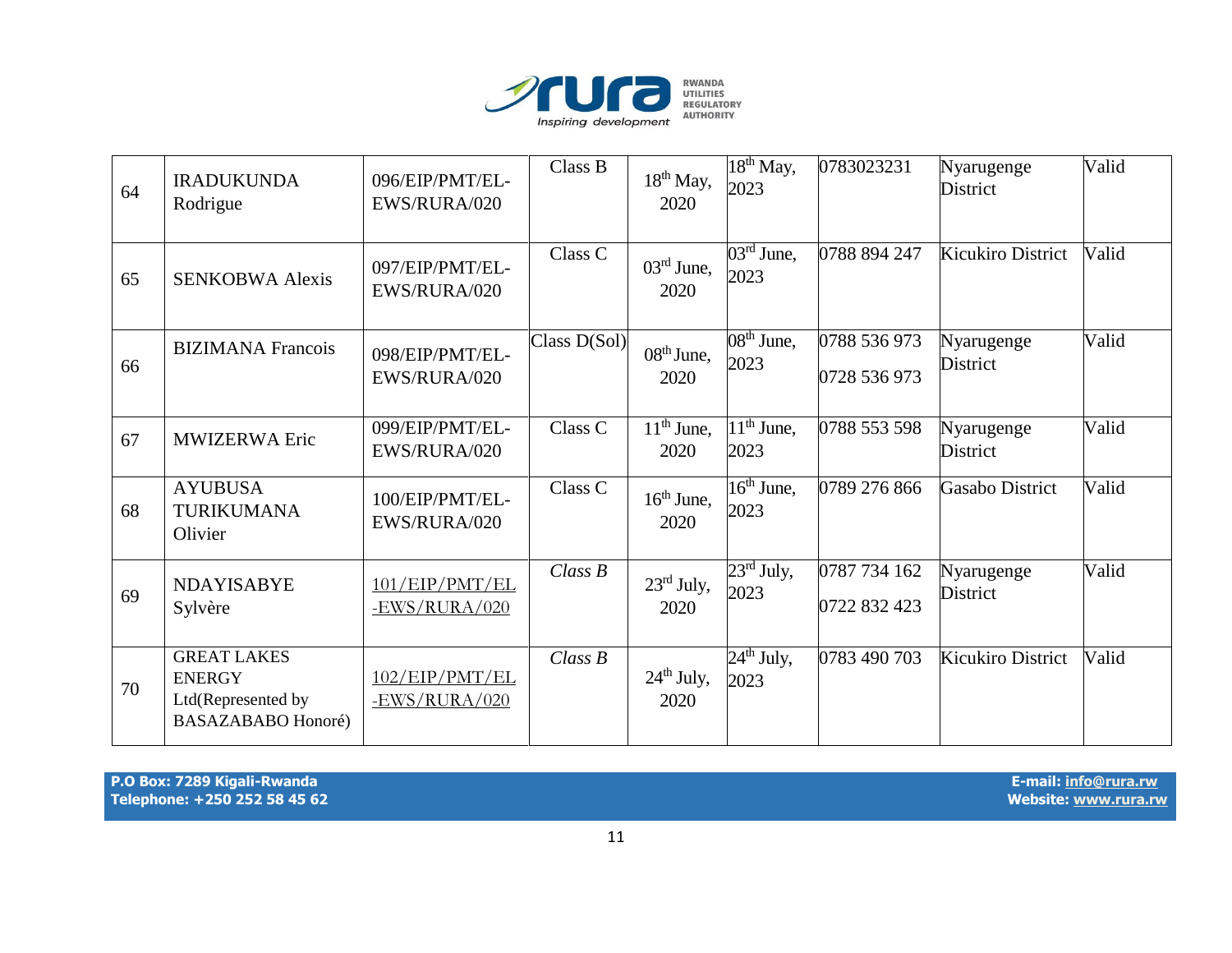

| 71 | <b>GREAT LAKES</b><br><b>ENERGY</b><br>Ltd(Represented by<br><b>BASAZABABO</b><br>Honoré) | 103/EP/PMT/EL<br>$-EWS/RURA/020$ | Class $D(Sol)$ | $24th$ July,<br>2020           | $24th$ July,<br>2023           | 0783 490 703 | <b>Kicukiro District</b> | Valid |
|----|-------------------------------------------------------------------------------------------|----------------------------------|----------------|--------------------------------|--------------------------------|--------------|--------------------------|-------|
| 72 | <b>UWIBESHAHO</b><br>Didace                                                               | 104/EP/PMT/EL<br>$-EWS/RURA/020$ | Class B        | $25th$ July,<br>2020           | $25th$ July,<br>2023           | 0788 565 210 | Nyarugenge<br>District   | Valid |
| 73 | <b>MUDAHERANWA</b><br>Emmanuel                                                            | 105/EP/PMT/EL<br>$-EWS/RURA/020$ | Class B        | $21st$ Aug,<br>2020            | $21st$ Aug,<br>2023            | 0787 270 891 | <b>Gasabo District</b>   | Valid |
| 74 | <b>HABYARIMANA</b><br>Janvier                                                             | 106/EP/PMT/EL<br>$-EWS/RURA/020$ | $Class\ C$     | $03^{\text{rd}}$ Sept,<br>2020 | $03^{\text{rd}}$ Sept,<br>2023 | 0788 520 802 | Kicukiro District        | Valid |
| 75 | <b>HAKIZAYEZU</b><br>Alphonse                                                             | 107/EP/PMT/EL<br>$-EWS/RURA/020$ | Class B        | $01st$ Oct,<br>2020            | $01st$ Oct,<br>2023            | 0785618605   | <b>Musanze District</b>  | Valid |
| 76 | <b>NDEKEZI Sixte</b>                                                                      | 108/EP/PMT/EL<br>$-EWS/RURA/020$ | Class B        | $23^{\text{rd}}$ Oct,<br>2020  | $23^{\text{rd}}$ Oct,<br>2023  | 0788 473 989 | Gasabo District          | Valid |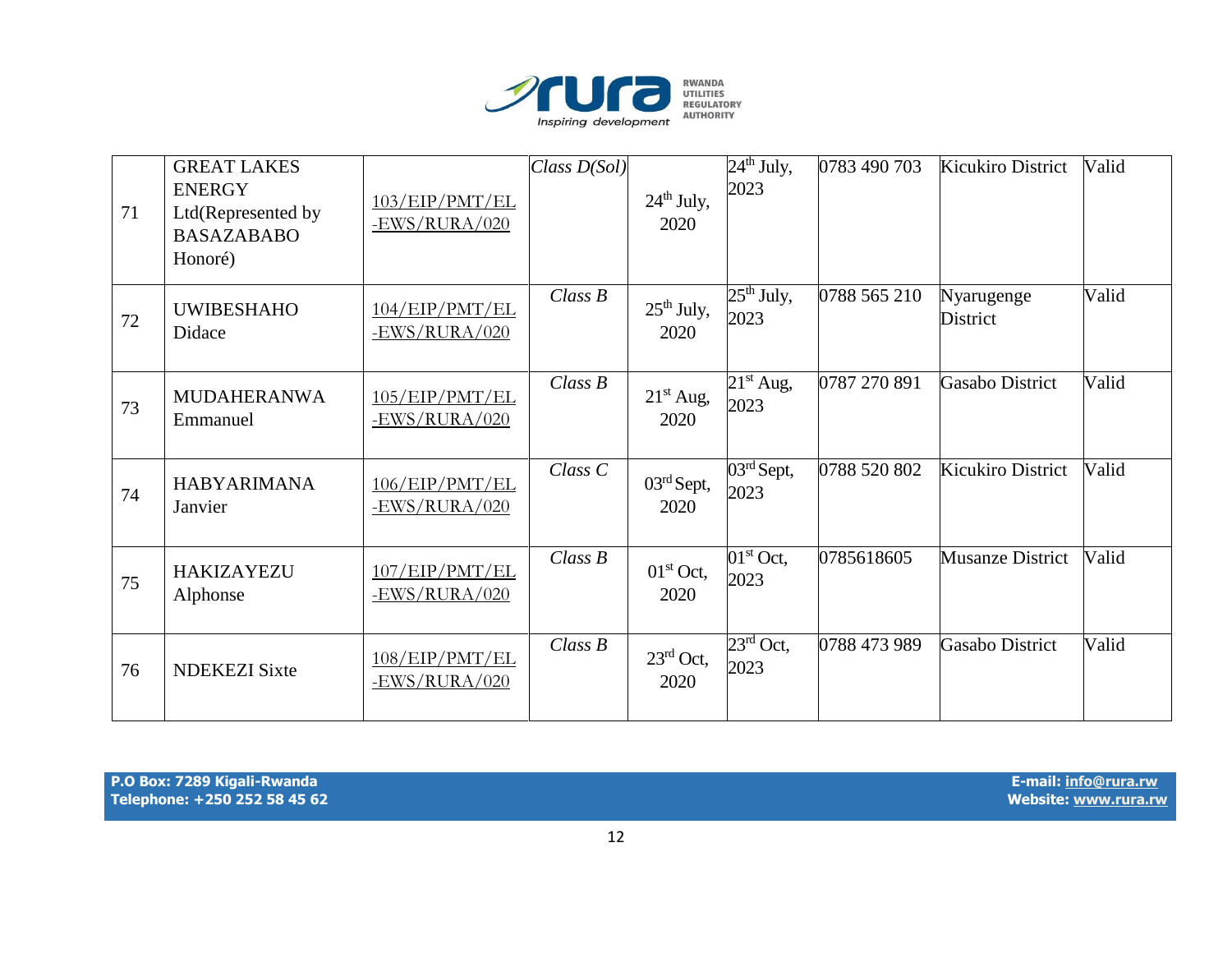

| 77 | The 3 Brothers in<br><b>Business Ltd</b><br>(Represented by<br><b>TWAGIRAYESU Jean</b><br>Bosco) | RURA/ELE/LIC/<br>200142058 | Class B             | $09th$ Dec,<br>2020 | $09th$ Dec,<br>2023                        | 0788 908 383 | Nyarugenge<br><b>District</b> | Valid |
|----|--------------------------------------------------------------------------------------------------|----------------------------|---------------------|---------------------|--------------------------------------------|--------------|-------------------------------|-------|
| 78 | <b>HAVUGIMANA</b><br>Dieudonne                                                                   | RURA/ELE/LIC/<br>200143956 | Class B             | $17th$ Dec,<br>2020 | $17th$ Dec,<br>2023                        | 0788 346 733 | <b>Gasabo District</b>        | Valid |
| 79 | <b>UKUNDAYEZU Jean</b><br>Marie Vianney                                                          | RURA/ELE/LIC/<br>200143818 | Class A             | $17th$ Dec,<br>2020 | $\overline{17}$ <sup>th</sup> Dec,<br>2023 | 0788 404 194 | <b>Kicukiro District</b>      | Valid |
| 80 | <b>UWIMANA Dieudonne</b>                                                                         | RURA/ELE/LIC/<br>200143646 | Class B             | $17th$ Dec,<br>2020 | $17th$ Dec,<br>2023                        | 0788 596 112 | Nyarugenge<br><b>District</b> | Valid |
| 81 | <b>TUYISENGE Jean</b>                                                                            | RURA/ELE/LIC/<br>200143636 | Class B             | $17th$ Dec,<br>2020 | $\overline{17}$ <sup>th</sup> Dec,<br>2023 | 0783 256 019 | Gasabo District               | Valid |
| 82 | <b>FRESNELLE</b><br>NETWORKING AND<br><b>SUPPLY Ltd (Represented</b><br>by Ndizeye Laurien)      | RURA/ELE/LIC/<br>200144158 | $Class\,D$<br>(Gen) | $22nd$ Dec,<br>2020 | $22nd$ Dec,<br>2023                        | 0788 859 396 | Nyarugenge<br><b>District</b> | Valid |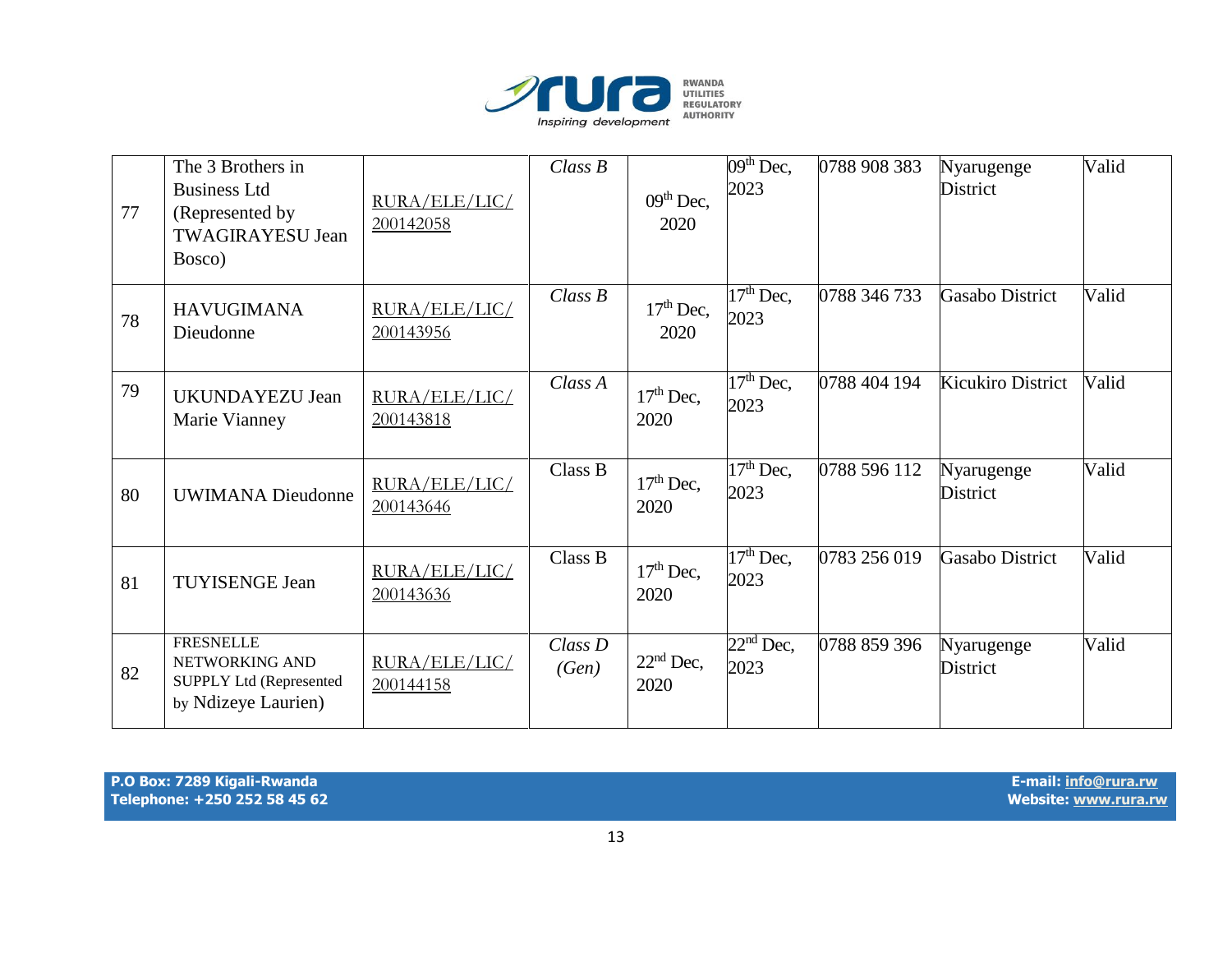

| 83                                                                                                          | <b>GAHUTU Yves</b>             | RURA/ELE/LIC/<br>200143814 | Class Z               | $23^{\text{rd}}$ Dec,<br>2020 | $23^{\text{rd}}$ Dec,<br>2023       |              | 0788 626 446 Gasabo District | Valid |
|-------------------------------------------------------------------------------------------------------------|--------------------------------|----------------------------|-----------------------|-------------------------------|-------------------------------------|--------------|------------------------------|-------|
| 84                                                                                                          | <b>MANIRARUTA</b><br>Jacques   | RURA/ELE/LIC/<br>200144985 | Class C               | $31st$ Dec,<br>2020           | $31st$ Dec,<br>2023                 | 0788 872 882 | <b>Gasabo District</b>       | Valid |
| 85                                                                                                          | <b>SAYINZOGA Freddy</b>        | RURA/ELE/LIC/<br>210145607 | Class A               | $08th$ Jan,<br>2021           | $08th$ Jan,<br>2024                 | 0788 582 103 | <b>Bugesera District</b>     | Valid |
| 86                                                                                                          | NSENGIMANA Noel                | RURA/ELE/LIC/<br>200143666 | Class A               | $14th$ Jan,<br>2021           | $14th$ Jan,<br>2024                 | 0788 779 198 | Kicukiro District            | Valid |
| 87                                                                                                          | <b>RWABIZI</b> Sylvestre       | RURA/ELE/LIC/<br>210149809 | Class D<br>(Gen, Sol) | 03 <sup>rd</sup><br>March, 21 | $\overline{03^{rd}}$ March<br>2024  | 0788 400 154 | Kamonyi District             | Valid |
| 88                                                                                                          | Ferdinand<br><b>HAKIZIMANA</b> | RURA/ELE/LIC/<br>210149581 | Class B               | $02nd$ Apr,<br>2021           | $02nd$ April,<br>2024               | 0783 896 970 | <b>Gasabo District</b>       | Valid |
| 89                                                                                                          | Ferdinand<br><b>HAKIZIMANA</b> | RURA/ELE/LIC/<br>210149581 | Class D<br>(Sol)      | $02nd$ Apr,<br>2021           | $\overline{02^{nd}}$ April,<br>2024 | 0783 896 970 | <b>Gasabo District</b>       | Valid |
| P.O Box: 7289 Kigali-Rwanda<br>E-mail: info@rura.rw<br>Telephone: +250 252 58 45 62<br>Website: www.rura.rw |                                |                            |                       |                               |                                     |              |                              |       |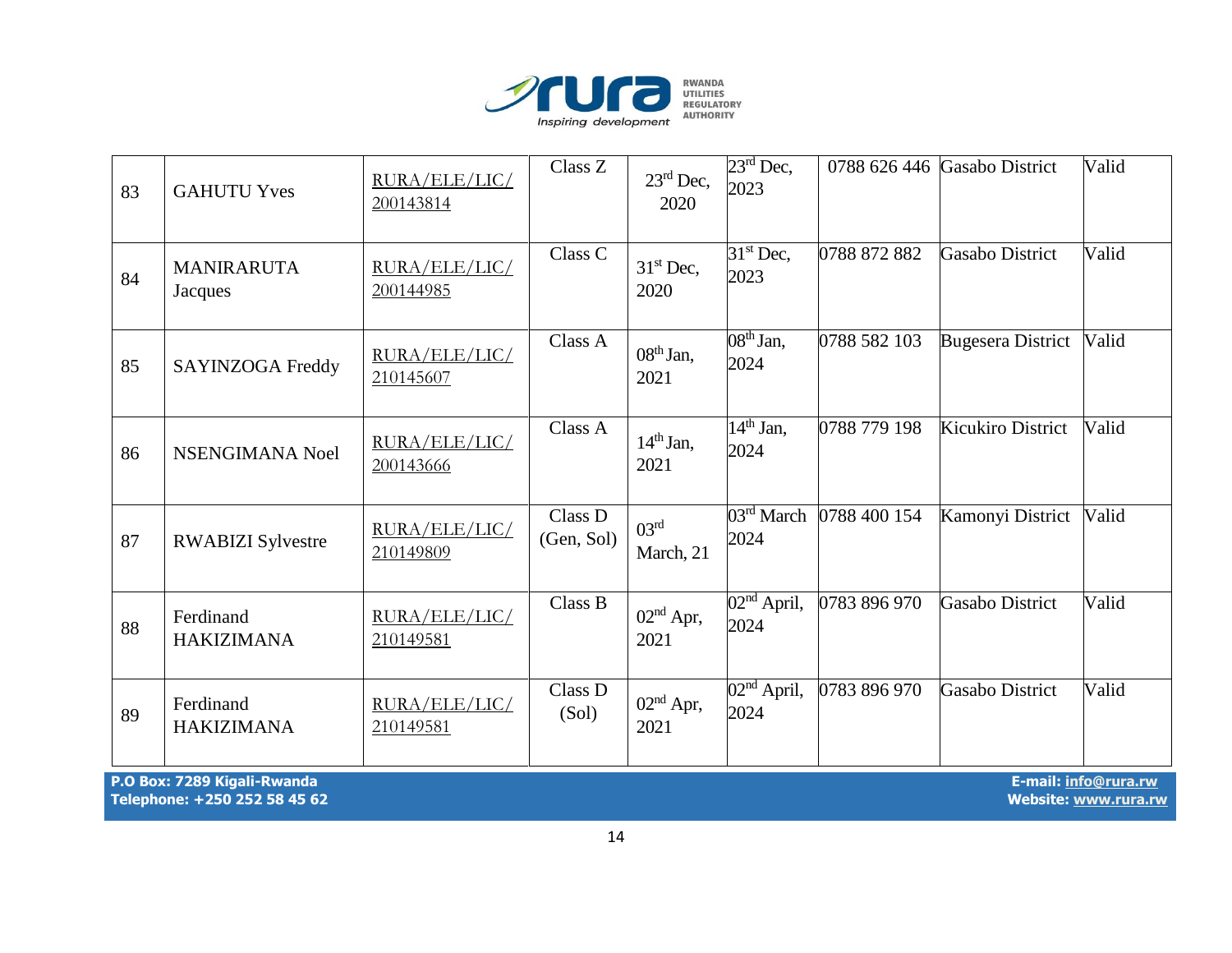

|    | S.T.O.P Ltd                     |                            | Class Z    |                              | 29 <sup>th</sup> March, | 0788 308 899 | Nyarugenge               | Valid |
|----|---------------------------------|----------------------------|------------|------------------------------|-------------------------|--------------|--------------------------|-------|
| 90 | (Represented by                 | RURA/ELE/LIC/              |            | 29th March, 2024             |                         |              | <b>District</b>          |       |
|    | <b>HUREGE</b>                   | 210157841                  |            | 2021                         |                         |              |                          |       |
|    | DEOGRATIAS)                     |                            |            |                              |                         |              |                          |       |
|    | S.T.O.P Ltd                     |                            | Class D    |                              | $29th$ March,           | 0788 308 899 | Nyarugenge               | Valid |
|    | (Represented by                 | RURA/ELE/LIC/              | (Gen, Sol) | 29 <sup>th</sup> March, 2024 |                         |              | District                 |       |
| 91 | <b>HUREGE</b>                   | 210157841                  |            | 2021                         |                         |              |                          |       |
|    | DEOGRATIAS)                     |                            |            |                              |                         |              |                          |       |
|    |                                 |                            |            |                              |                         |              |                          |       |
|    |                                 | RURA/ELE/LIC/              | Class D    | $10th$ Feb,                  | $10^{th}$ Feb,<br>2024  | 0784 508 079 | <b>Kicukiro District</b> | Valid |
| 92 | NDAYIZEYE Gilbert               | 210145377                  | (HVAC)     | 2021                         |                         |              |                          |       |
|    |                                 |                            |            |                              |                         |              |                          |       |
|    |                                 |                            | Class B    | $11th$ Feb,                  | $11th$ Feb,             | 0788 262 093 | <b>Kicukiro District</b> | Valid |
| 93 | Jean Claude<br><b>UDAHEMUKA</b> | RURA/ELE/LIC/<br>210146113 |            | 2021                         | 2024                    |              |                          |       |
|    |                                 |                            |            |                              |                         |              |                          |       |
|    |                                 |                            | Class D    |                              | $25th$ Jan,             | 0785 807 103 | <b>Gasabo District</b>   | Valid |
| 94 | <b>TUYISHIMIRE Eric</b>         | RURA/ELE/LIC/              | (SG, Sol)  | $25th$ Jan,                  | 2024                    |              |                          |       |
|    |                                 | 210146267                  |            | 2021                         |                         |              |                          |       |
|    |                                 |                            |            |                              |                         |              |                          |       |
|    | Fidèle                          | RURA/ELE/LIC/              | Class D    | $26th March$ ,               | $26th March$ ,          | 0788 312 146 | <b>Gasabo District</b>   | Valid |
| 95 | <b>NZAMURAMBAHO</b>             | 210146358                  | (SG, Gen,  | 2021                         | 2024                    |              |                          |       |
|    |                                 |                            | Sol)       |                              |                         |              |                          |       |
|    |                                 |                            |            |                              |                         |              |                          |       |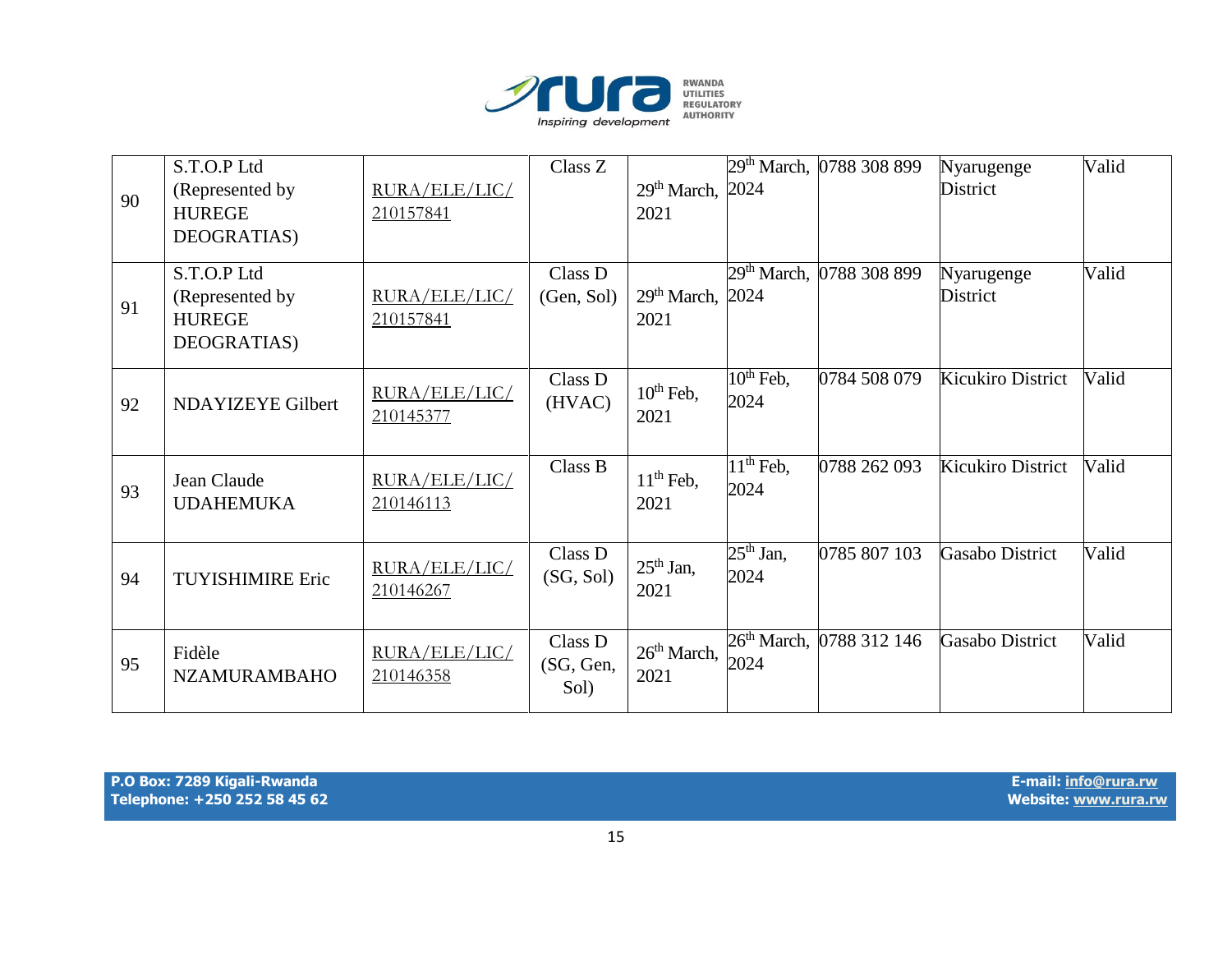

| 96  | <b>FAIR TECHNOLOGY</b><br><b>COMPANY Ltd</b><br>(Represented by<br>TUMUTUYEYEZU<br>Michel) | RURA/ELE/LIC/<br>210159062 | Class D(SG,<br>Gen, Sol,<br>HVAC) | $20th$ Jan,<br>2021           | $20th$ Jan,<br>2024                | 0788 442 403 | <b>Gasabo District</b> | Valid |
|-----|--------------------------------------------------------------------------------------------|----------------------------|-----------------------------------|-------------------------------|------------------------------------|--------------|------------------------|-------|
| 97  | <b>FAIR TECHNOLOGY</b><br><b>COMPANY Ltd</b><br>(Represented by<br>TUMUTUYEYEZU<br>Michel) | RURA/ELE/LIC/<br>210159065 | Class B                           | $25th$ Jan,<br>2021           | $25th$ Jan,<br>2024                | 0788 442 403 | <b>Gasabo District</b> | Valid |
| 98  | <b>NSENGIYUMVA Jules</b>                                                                   | RURA/ELE/LIC/<br>210146464 | Class Z                           | $21st$ May,<br>2021           | $21st$ May,<br>2024                | 0787 333 890 | <b>Gasabo District</b> | Valid |
| 99  | <b>KABERA</b> Déogratias                                                                   | RURA/AMA/LIC/<br>210148866 | Class A                           | $09th$ June,<br>2021          | $\overline{09^{th}}$ June,<br>2024 | 0783 202 015 | Nyarugenge<br>District | Valid |
| 100 | <b>BAKUNDUKIZE</b><br>Alexis                                                               | RURA/ELE/LIC/<br>210146441 | Class B                           | 31 <sup>st</sup> May,<br>2021 | $31st$ May,<br>2024                | 0784 826 756 | <b>Gasabo District</b> | Valid |
| 101 | <b>UWIRINGIYIMANA</b><br>Amishadai                                                         | RURA/ELE/LIC/<br>210148167 | Class C                           | 19 <sup>th</sup> May,<br>2021 | $19th$ May,<br>2024                | 0788 869 040 | Nyarugenge<br>District | Valid |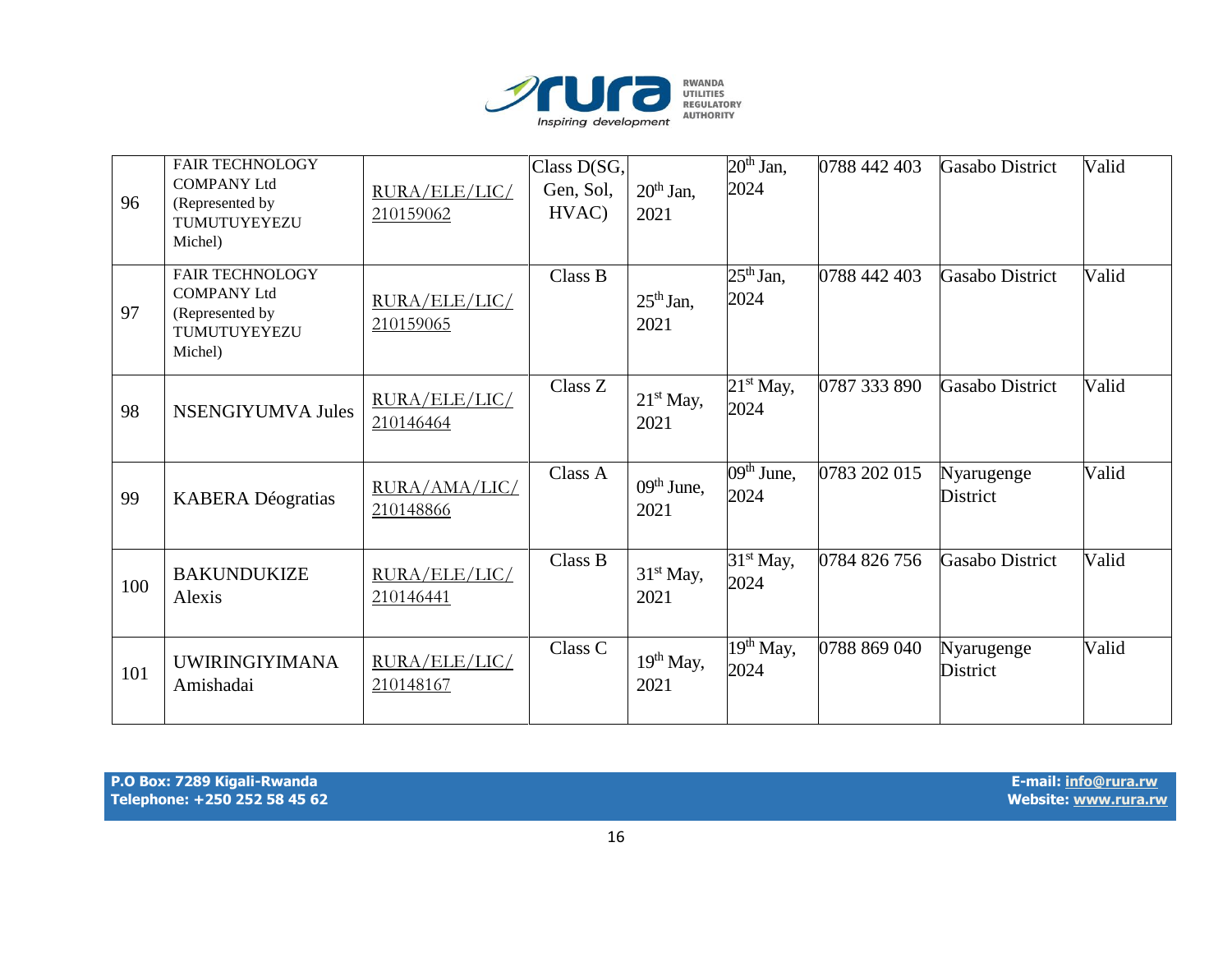

| 102 | Christian Bruno<br><b>NIYITEGEKA</b>                                   | RURA/ELE/LIC/<br>200141250 | Class B | $26th$ May,<br>2021           | $26th$ May,<br>2024                        | 0788 660 083 | <b>Gasabo District</b>   | Valid |
|-----|------------------------------------------------------------------------|----------------------------|---------|-------------------------------|--------------------------------------------|--------------|--------------------------|-------|
| 103 | Fabien<br><b>MUKUNDUFITE</b>                                           | RURA/ELE/LIC/<br>210146921 | Class B | 19 <sup>th</sup> May,<br>2021 | $\overline{19}$ <sup>th</sup> May,<br>2024 | 0786 832 530 | <b>Gasabo District</b>   | Valid |
| 104 | <b>KIRENGA Constantin</b>                                              | RURA/ELE/LIC/<br>210146540 | Class B | $14th$ May,<br>2021           | $14th$ May,<br>2024                        | 0788 657 197 | Kicukiro District        | Valid |
| 105 | <b>UWITONZE Tharcisse</b>                                              | RURA/ELE/LIC/<br>210146544 | Class B | $08th$ June,<br>2021          | $08th$ June,<br>2024                       | 0785 036 388 | Kicukiro District        | Valid |
| 106 | <b>ADCON LTD</b><br>(Represented by<br><b>NSHIMIYINSHUTI</b><br>Oscar) | RURA/ELE/LIC/21<br>0146332 | Class B | $22nd$ May,<br>2021           | $22nd$ May,<br>2024                        | 0788 214 795 | Kicukiro District        | Valid |
| 107 | NIYIGENA Gratien                                                       | RURA/ELE/LIC/20<br>0141944 | Class B | $09th$ June,<br>2021          | $09th$ June,<br>2024                       | 0788 862 826 | <b>Kicukiro District</b> | Valid |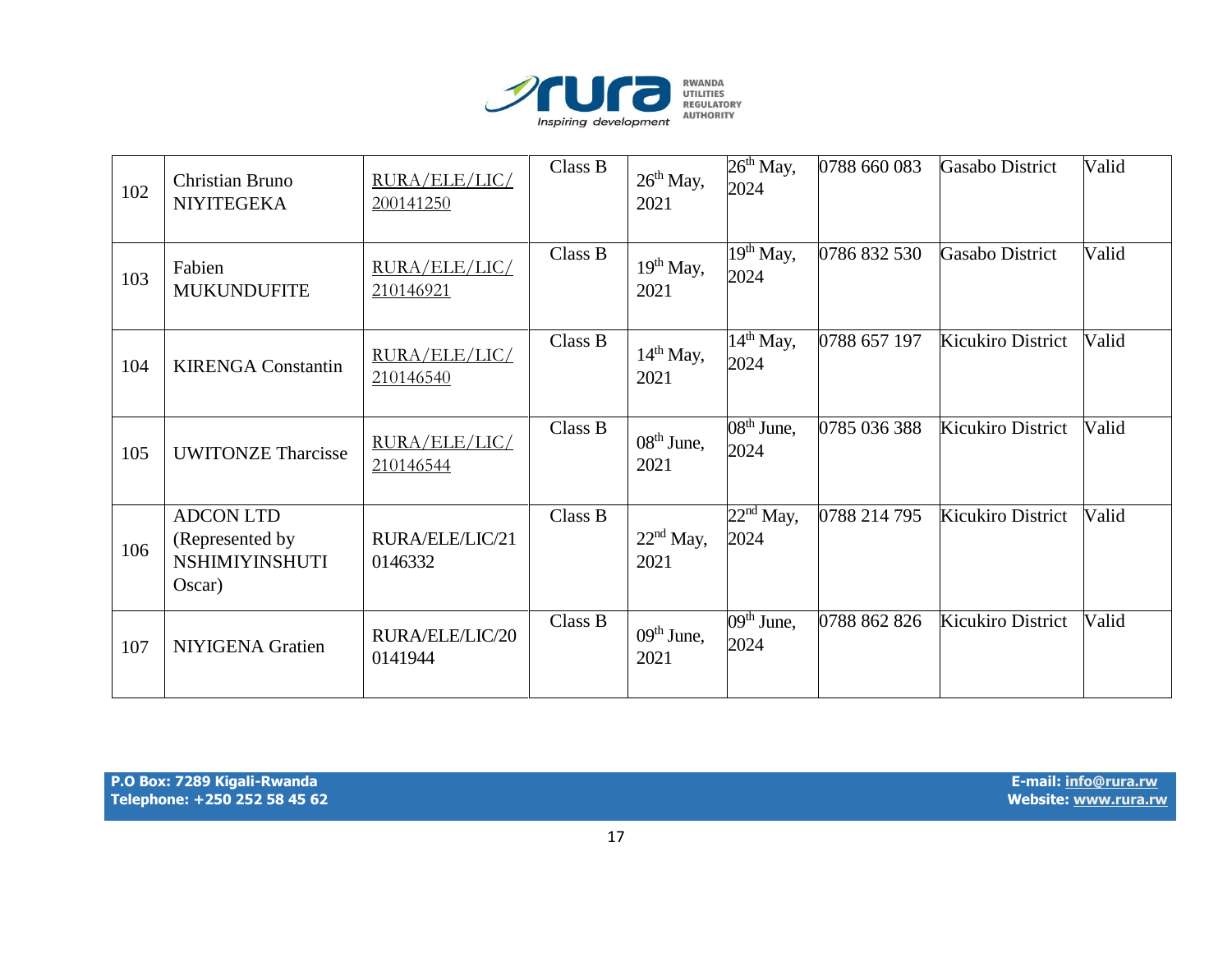

| 108 | Julian Fernandez                                                                        | RURA/ELE/LIC/20<br>0143596 | Class D<br>(HVAC)     | $29th$ May,<br>2021                | $29th$ May,<br>2024                         | 0789 194 561                         | Gasabo District          | Valid |
|-----|-----------------------------------------------------------------------------------------|----------------------------|-----------------------|------------------------------------|---------------------------------------------|--------------------------------------|--------------------------|-------|
| 109 | <b>BYIRINGIRO Samuel</b>                                                                | RURA/ELE/LIC/2<br>10168931 | Class B               | 06 <sup>th</sup> July,<br>2021     | $06th$ July,<br>2024                        | 0784 619 729                         | Kicukiro District        | Valid |
| 110 | <b>BIMENYIMANA Jean</b><br><b>Bosco</b>                                                 | RURA/ELE/LIC/2<br>10163841 | Class D<br>(Gen, Sol) | $06th$ July,<br>2021               | $06th$ July,<br>2024                        | 0788 488 360<br>0728 488 360         | Kicukiro District        | Valid |
| 111 | <b>NTAWUHIGANAYO</b><br>Irene                                                           | RURA/ELE/LIC/2<br>10164702 | Class B               | $29th$ July,<br>2021               | $\overline{29}$ <sup>th</sup> July,<br>2024 | 0785 245 933                         | <b>Kicukiro District</b> | Valid |
| 112 | <b>NSHIMIYIMANA</b><br>Théodore                                                         | RURA/ELE/LIC/2<br>10164946 | Class B               | 08 <sup>th</sup><br>March,<br>2021 | 2024                                        | 08 <sup>th</sup> March, 0784 118 272 | Kicukiro District        | Valid |
| 113 | <b>MOMANYI</b> Leonard<br>Oendo                                                         | RURA/ELE/LIC/2<br>10163654 | Class B               | $07th$ July,<br>2021               | $07th$ July,<br>2024                        | 0782 306 123                         | <b>Kicukiro District</b> | Valid |
| 114 | <b>FAIR CONSTRUCTION</b><br><b>LIMITED</b> (Represented<br>by MOMANYI Leonard<br>Oendo) | RURA/ELE/LIC/2<br>10163689 | Class B               | $30th$ June,<br>2021               | $30th$ June,<br>2024                        | 0781 422 041                         | Nyarugenge<br>District   | Valid |

**P.O Box: 7289 Kigali-Rwanda E-mail[: info@rura.rw](mailto:info@rura.rw)** Telephone: +250 252 58 45 62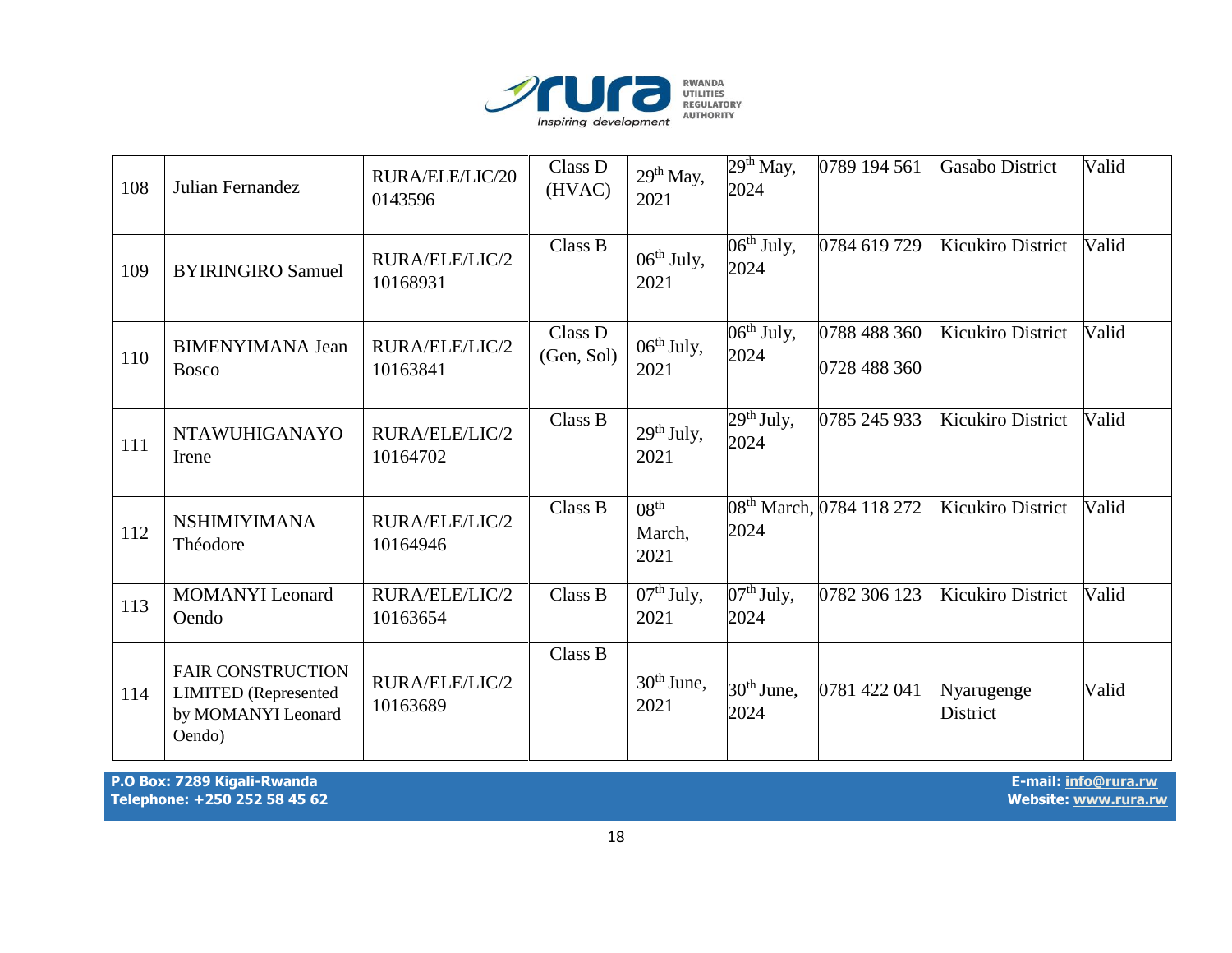

| 115 | <b>NGABONZIMA</b><br>Etienne                                                                    | RURA/ELE/LIC/2<br>10149379 | Class A | $14th$ June,<br>2021          | $\overline{1}4^{\text{th}}$ June,<br>2024 | 0785 142 556 | <b>Gasabo District</b>        | Valid |
|-----|-------------------------------------------------------------------------------------------------|----------------------------|---------|-------------------------------|-------------------------------------------|--------------|-------------------------------|-------|
| 116 | <b>HAKIZIMANA Jean</b><br>Marie Vianney                                                         | RURA/ELE/LIC/2<br>10146254 | Class B | $18th$ June,<br>2021          | $\overline{18^{th}}$ June,<br>2024        | 0788 468 963 | <b>Kicukiro District</b>      | Valid |
| 117 | <b>NZAMURAMBAHO</b><br>Valens                                                                   | RURA/ELE/LIC/2<br>10147635 | Class A | $30th$ July,<br>2021          | $30th$ July,<br>2024                      | 0781 133 517 | <b>Bugesera District</b>      | Valid |
| 118 | <b>NDUNGUTSE</b><br>Aimable                                                                     | RURA/ELE/LIC/2<br>10146491 | Class B | $07th$ July,<br>2021          | $07th$ July,<br>2024                      | 0788 563 458 | <b>Kicukiro District</b>      | Valid |
| 119 | <b>NZABARINDA</b><br>Dieudonne                                                                  | RURA/ELE/LIC/2<br>10163339 | Class B | $04^{\text{th}}$ Aug,<br>2021 | $\overline{04}^{\text{th}}$ Aug,<br>2024  | 0783 203 459 | Nyarugenge<br><b>District</b> | Valid |
| 120 | <b>HIRWA WORLD</b><br><b>LIGHT COMPANY</b><br>LTD (Represented by<br>Aloys BIGIRIMANA<br>Bralo) | RURA/ELE/LIC/2<br>10157224 | Class B | $19th$ Aug,<br>2021           | $19th$ Aug,<br>2024                       | 0786 165 282 | <b>Gasabo District</b>        | Valid |
| 121 | <b>RUGAMBWA Francis</b>                                                                         | RURA/ELE/LIC/2<br>10151036 | Class C | $20th$ Aug,<br>2021           | $20th$ Aug,<br>2024                       | 0788 306 895 | <b>Gasabo District</b>        | Valid |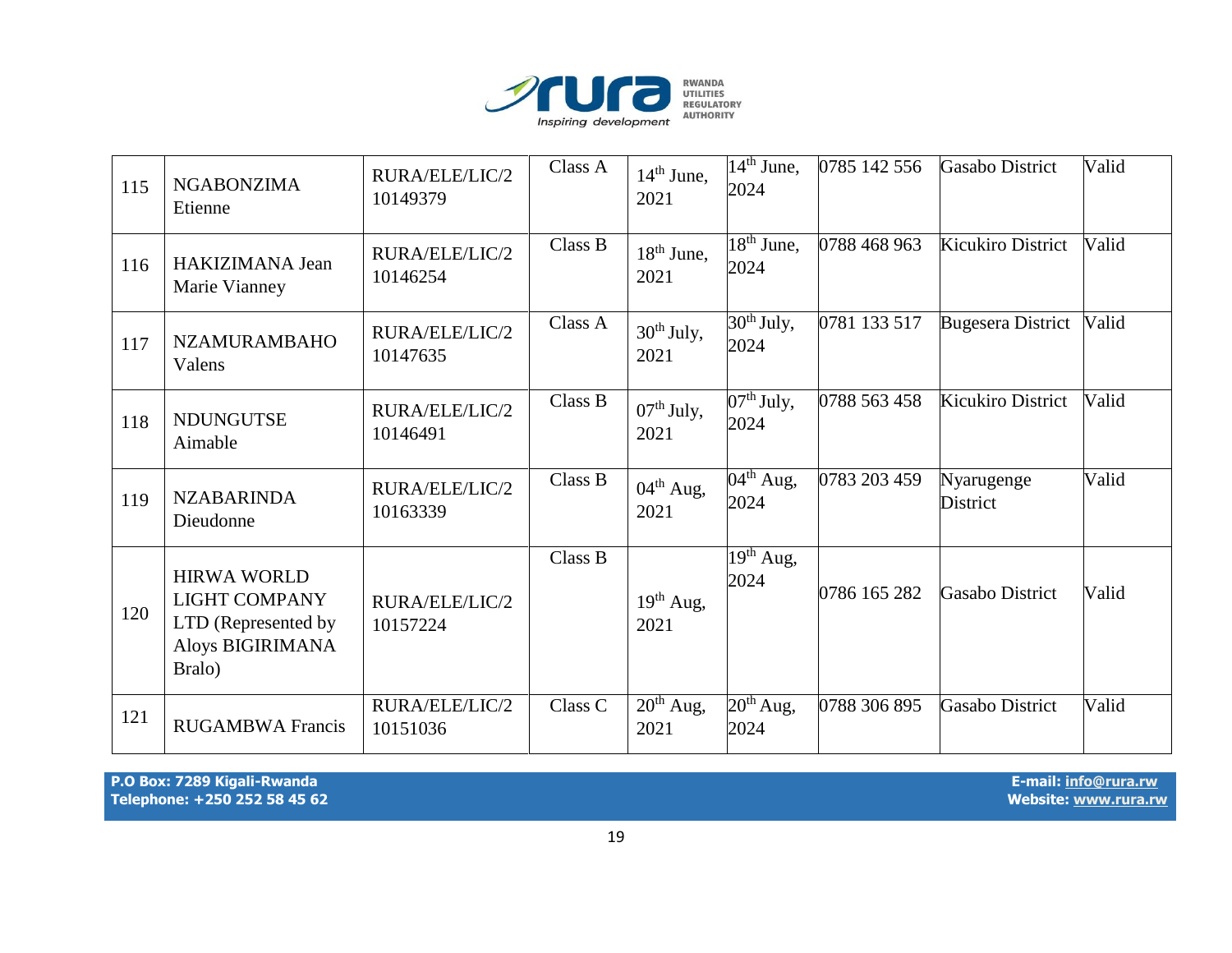

| 122 | <b>NSENGIMANA</b><br>Philbert  | RURA/ELE/LIC/2<br>10162057 | Class B                 | $30th$ Aug,<br>2021            | $\overline{3}0^{th}$ Aug,<br>2024           | 0788 984 797 | <b>Kicukiro District</b>      | Valid |
|-----|--------------------------------|----------------------------|-------------------------|--------------------------------|---------------------------------------------|--------------|-------------------------------|-------|
| 123 | <b>CYUZUZO</b> Pacifique       | RURA/ELE/LIC/210<br>163542 | Class B                 | $09th$ Sept,<br>2021           | $09th$ Sept,<br>2024                        | 0788 749 096 | Nyarugenge<br><b>District</b> | Valid |
| 124 | <b>BUNANI</b> Seth             | RURA/ELE/LIC/2<br>10174473 | Class D<br>(HVAC)       | $03^{\text{rd}}$ Sept,<br>2021 | $\overline{03}$ <sup>rd</sup> Sept,<br>2024 | 0788 512 691 | Kicukiro District             | Valid |
| 125 | RUSIZANA John<br><b>Bosco</b>  | RURA/ELE/LIC/2<br>10175177 | Class C                 | $01st$ Sept,<br>2021           | $01st$ Sept,<br>2024                        | 0788 302 978 | Kicukiro District             | Valid |
| 126 | RUSIZANA John<br><b>Bosco</b>  | RURA/ELE/LIC/2<br>10175177 | Class D<br>(Switchgear) | $01st$ Sept,<br>2021           | $01st$ Sept,<br>2024                        | 0788 302 978 | Kicukiro District             | Valid |
| 127 | <b>JUMA Ali KIMANI</b>         | RURA/ELE/LIC/210<br>169893 | Class D<br>(Generator)  | $31st$ July,<br>2021           | $31st$ July,<br>2024                        | 0788 549 793 | <b>Bugesera District</b>      | Valid |
| 128 | <b>Gerard BIZIMANA</b>         | RURA/ELE/LIC/210<br>146253 | Class B                 | $02nd$ Aug,<br>2021            | $\overline{02}$ <sup>nd</sup> Aug,<br>2024  | 0782 612 602 | Nyarugenge<br><b>District</b> | Valid |
| 129 | Théophile<br><b>IRADUKUNDA</b> | RURA/ELE/LIC/200<br>141364 | Class D<br>(Sol)        | $06th$ Aug,<br>2021            | $\overline{06}$ <sup>th</sup> Aug,<br>2024  | 0784 042 181 | Nyarugenge<br><b>District</b> | Valid |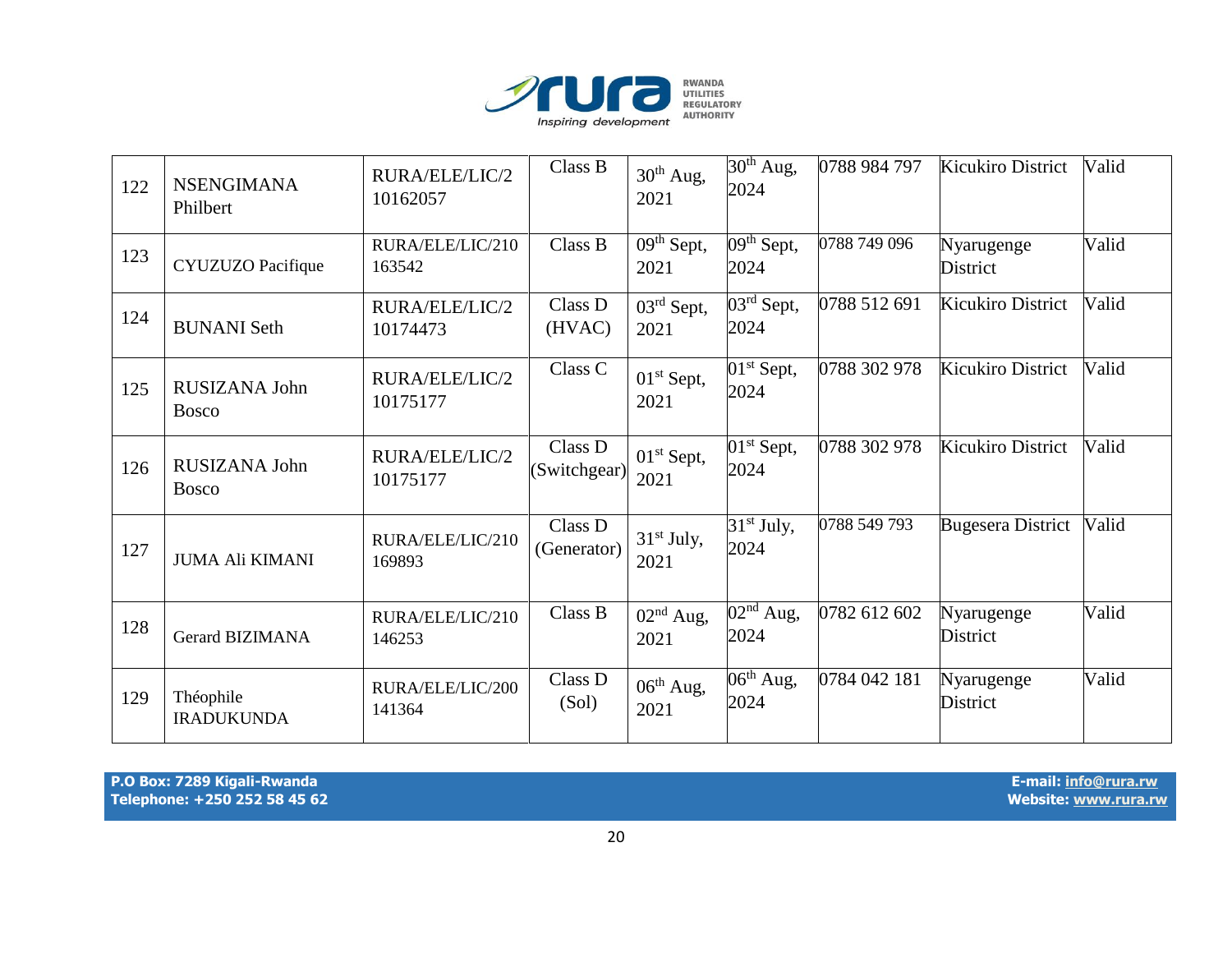

| 130 | <b>WAMBURA Collins</b><br><b>OMONDI</b>                                                 | RURA/ELE/LIC/210<br>147014 | Class A | $24th$ Aug,<br>2021            | $24th$ Aug,<br>2024                          | 0781 930 149 | Nyarugenge<br><b>District</b> | Valid |
|-----|-----------------------------------------------------------------------------------------|----------------------------|---------|--------------------------------|----------------------------------------------|--------------|-------------------------------|-------|
| 131 | <b>GASHEMA</b> Gasangwa<br>Thierry                                                      | RURA/ELE/LIC/210<br>178009 | Class C | $27th$ Aug,<br>2021            | $27th$ Aug,<br>2024                          | 0788 679 767 | Gasabo District               | Valid |
| 132 | <b>NGABONZIZA Ernest</b>                                                                | RURA/ELE/LIC/210<br>163131 | Class B | $07th$ Sept,<br>2021           | $07th$ Sept,<br>2024                         | 0788 983 076 | Gasabo District               | Valid |
| 133 | <b>MUNYANEZA Uwitonze</b><br>Janvier                                                    | RURA/ELE/LIC/210<br>146861 | Class A | 09 <sup>th</sup> Sept,<br>2021 | $\overline{0}$ 9 <sup>th</sup> Sept,<br>2024 | 0783 372 820 | Gasabo District               | Valid |
| 134 | <b>RUBAKISIBO Richard</b>                                                               | RURA/ELE/LIC/210<br>160405 | Class A | $09th$ Sept,<br>2021           | $09th$ Sept,<br>2024                         | 0788 432 436 | Gasabo District               | Valid |
| 135 | <b>KARAMUKA</b> Aimable                                                                 | RURA/ELE/LIC/210<br>150149 | Class A | $10th$ Sept,<br>2021           | $10^{th}$ Sept,<br>2024                      | 0788 801 514 | Nyarugenge<br>District        | Valid |
| 136 | PONG AGENCIES<br><b>KIGALI LTD</b><br>(Represented by<br><b>TURATSINZE</b><br>Emmanuel) | RURA/ELE/LIC/2<br>00140839 | Class B | 13th Sept,<br>2021             | 13th Sept,<br>2024                           | 0784 114 225 | Gasabo District               | Valid |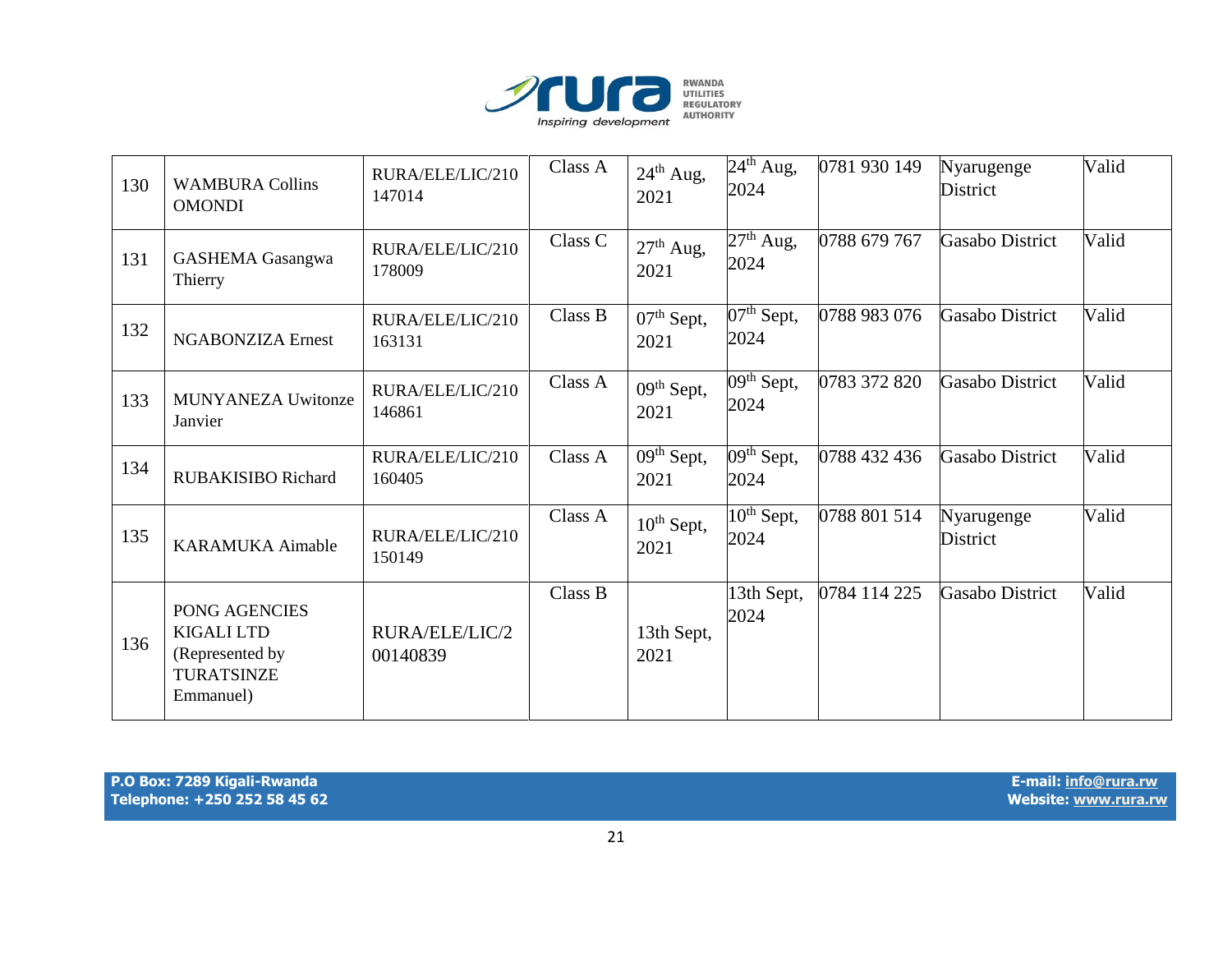

| 137 | <b>ELECTRICOM LTD</b><br>(Represented by)<br><b>UWIMANA Deborah)</b> | RURA/ELE/LIC/210<br>181742 | Class B | $15th$ Sept,<br>2021                      | $15th$ Sept,<br>2024                      | 0788 760 101 | Kicukiro District        | Valid |
|-----|----------------------------------------------------------------------|----------------------------|---------|-------------------------------------------|-------------------------------------------|--------------|--------------------------|-------|
| 138 | <b>MUGENZI</b> Jean<br>Népomuscène                                   | RURA/ELE/LIC/210<br>177495 | Class B | $14th$ Sept,<br>2021                      | $\overline{14}^{\text{th}}$ Sept,<br>2024 | 0788 222 769 | Kicukiro District        | Valid |
| 139 | NDAMAGE Jean Luc                                                     | RURA/ELE/LIC/210<br>146878 | Class B | $\overline{14}^{\text{th}}$ Sept,<br>2021 | $\overline{14^{th}}$ Sept,<br>2024        | 0787 319 944 | <b>Gasabo District</b>   | Valid |
| 140 | JUMA Ali Kimani                                                      | RURA/ELE/LIC/2<br>10163114 | Class A | $\overline{1}7^{\text{th}}$ Sept,<br>2021 | $17th$ Sept,<br>2024                      | 0788 549 793 | <b>Bugesera District</b> | Valid |
| 141 | <b>ESOTECH LTD</b><br>(Represented by<br><b>MUTUYIMANA Gaston)</b>   | RURA/ELE/LIC/2<br>10166146 | Class B | $24th$ Sept,<br>2021                      | $24th$ Sept,<br>2024                      | 0788 301 559 | <b>Gasabo District</b>   | Valid |
| 142 | <b>HABIHIRWE</b><br>Themistocles                                     | RURA/ELE/LIC/2<br>10140975 | Class B | $24th$ Sept,<br>2021                      | $\overline{2}4^{\text{th}}$ Sept,<br>2024 | 0787 406 202 | Rulindo District         | Valid |
| 143 | Elias<br><b>HASINGIZWIMANA</b>                                       | RURA/ELE/LIC/2<br>00140760 | Class A | $29th$ Sept,<br>2021                      | $29th$ Sept,<br>2024                      | 0781 879 199 | Kicukiro District        | Valid |
| 144 | Amédée<br><b>NIGAHEZAGIRE</b>                                        | RURA/ELE/LIC/2<br>00141227 | Class B | $29th$ Sept,<br>2021                      | $29th$ Sept,<br>2024                      | 0785 567 451 | <b>Bugesera District</b> | Valid |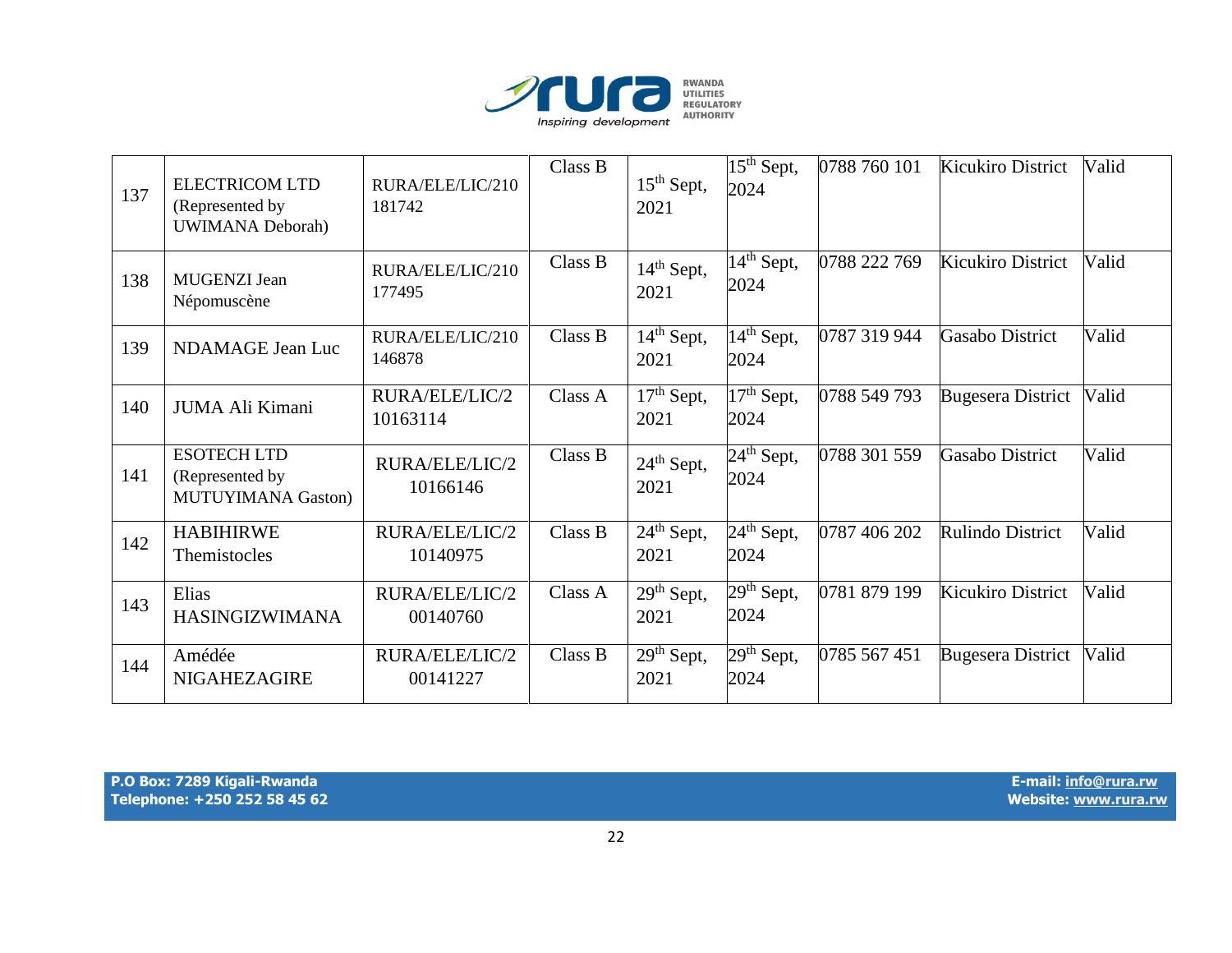

|     | <b>POWER CENTER</b>                                                     |                            | Class D                 |                                            | $18th$ Oct,                                | 0788 309 409                         |                               | Valid |
|-----|-------------------------------------------------------------------------|----------------------------|-------------------------|--------------------------------------------|--------------------------------------------|--------------------------------------|-------------------------------|-------|
| 145 | <b>Limited (Represented</b><br>by Eric KARENZO                          | RURA/ELE/LIC/2<br>10176752 | (Gen, SG,<br>Sol, HVAC) | $18th$ Oct,<br>2021                        | 2024                                       |                                      | Kicukiro District             |       |
|     | UWISHEMA)                                                               |                            |                         |                                            |                                            |                                      |                               |       |
| 146 | <b>BIGANIRO Mahirwe</b><br>Patrick                                      | RURA/ELE/LIC/2<br>10189846 | Class A                 | 16 <sup>th</sup><br>March,<br>2021         | 2024                                       | 16 <sup>th</sup> March, 0783 172 855 | <b>Bugesera District</b>      | Valid |
| 147 | <b>CTSS LTD</b><br>(Represented by<br><b>MURAGIJIMANA</b><br>Sylvestre) | RURA/ELE/LIC/2<br>10189903 | Class B                 | $26th$ Oct,<br>2021                        | $26th$ Oct,<br>2024                        | 0788 564 319                         | Nyarugenge<br><b>District</b> | Valid |
| 148 | <b>NTAMUSHOBORA</b><br>Charles                                          | RURA/ELE/LIC/2<br>00140891 | Class A                 | $\overline{27}$ <sup>th</sup> Oct,<br>2021 | $27th$ Oct,<br>2024                        | 0788 824 907                         | <b>Gasabo District</b>        | Valid |
| 149 | <b>GAKURU</b> Leonard                                                   | RURA/ELE/LIC/2<br>10197380 | Class B                 | $\overline{2}9^{th}$ Nov,<br>2021          | $29th$ Nov,<br>2024                        | 0783 155 987                         | <b>Kicukiro District</b>      | Valid |
| 150 | <b>KARAMBIZI</b><br>Habumugisha Sylvain                                 | RURA/ELE/LIC/2<br>10146805 | Class B                 | $\overline{26}$ <sup>th</sup> Oct,<br>2021 | $\overline{26}$ <sup>th</sup> Oct,<br>2024 | 0788 590 851                         | Kamonyi District              | Valid |
| 151 | <b>MBARUSHIMANA</b><br>Jean Bosco                                       | RURA/ELE/LIC/2<br>00143632 | Class A                 | $13th$ July,<br>2021                       | $\overline{13^{th}}$ July,<br>2024         | 0788 936 784                         | Nyarugenge<br><b>District</b> | Valid |
| 152 | <b>HAZAKIRABENSHI</b><br>Télésphore                                     | RURA/ELE/LIC/2<br>00142076 | Class A                 | $04^{th}$ Aug,<br>2021                     | $\overline{0}4^{\text{th}}$ Aug,<br>2024   | 0784 343 735                         | <b>Kicukiro District</b>      | Valid |